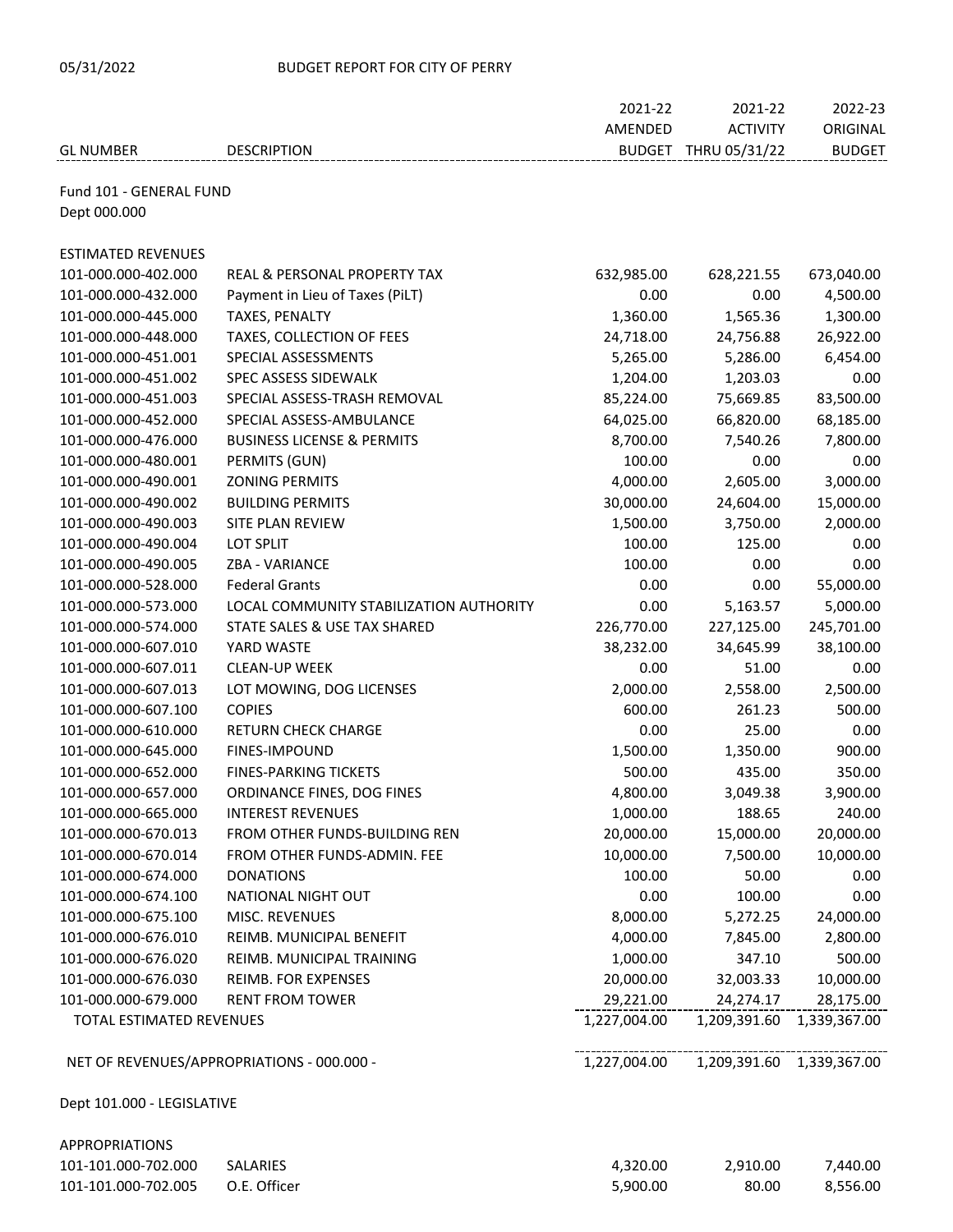|                                 |                                                        | 2021-22       | 2021-22         | 2022-23       |
|---------------------------------|--------------------------------------------------------|---------------|-----------------|---------------|
|                                 |                                                        | AMENDED       | <b>ACTIVITY</b> | ORIGINAL      |
| <b>GL NUMBER</b>                | <b>DESCRIPTION</b>                                     | <b>BUDGET</b> | THRU 05/31/22   | <b>BUDGET</b> |
| 101-101.000-715.000             | <b>EMPLOYERS SOCIAL SECURITY</b>                       | 331.00        | 228.75          | 685.00        |
| 101-101.000-724.000             | UNEMPLOYMENT TAX                                       | 0.00          | 0.07            | 2.00          |
| 101-101.000-757.000             | <b>OPERATING SUPPLIES</b>                              | 100.00        | 339.27          | 150.00        |
| 101-101.000-810.000             | <b>CODIFICATION UPDATE</b>                             | 600.00        | 447.50          | 600.00        |
| 101-101.000-829.000             | <b>MEMBERSHIP &amp; DUES</b>                           | 1,850.00      | 1,696.00        | 1,800.00      |
| 101-101.000-853.000             | <b>TELEPHONE</b>                                       | 0.00          | 303.07          | 530.00        |
| 101-101.000-880.000             | <b>COMMUNITY PROMOTION</b>                             | 5,500.00      | 1,632.91        | 5,000.00      |
| 101-101.000-900.000             | PUBLICATION AND PRINTING                               | 10,000.00     | 6,018.34        | 7,000.00      |
| 101-101.000-970.000             | CAPITAL OUTLAY                                         | 0.00          | (10.50)         | 0.00          |
| <b>TOTAL APPROPRIATIONS</b>     |                                                        | 28,601.00     | 13,645.41       | 31,763.00     |
|                                 | NET OF REVENUES/APPROPRIATIONS - 101.000 - LEGISLATIVE | (28,601.00)   | (13, 645.41)    | (31,763.00)   |
| Dept 171.000 - EXECUTIVE        |                                                        |               |                 |               |
| <b>APPROPRIATIONS</b>           |                                                        |               |                 |               |
| 101-171.000-702.000             | <b>SALARIES</b>                                        | 2,880.00      | 2,550.00        | 4,200.00      |
| 101-171.000-702.300             | <b>CLERICAL SALARIES</b>                               | 8,400.00      | 11,716.97       | 0.00          |
| 101-171.000-715.000             | <b>EMPLOYERS SOCIAL SECURITY</b>                       | 865.00        | 1,213.79        | 213.00        |
| 101-171.000-716.000             | EMPLOYERS HOSPITAL. INS. EXP.                          | 10,677.00     | 8,219.59        | 0.00          |
| 101-171.000-718.000             | <b>EMPLOYERS RETIREMENT CONTRIBU</b>                   | 420.00        | 375.00          | 0.00          |
| 101-171.000-718.001             | <b>DISABILITY INSURANCE</b>                            | 20.00         | 20.52           | 0.00          |
| 101-171.000-724.000             | UNEMPLOYMENT TAX                                       | 8.00          | 2.34            | 2.50          |
| 101-171.000-757.000             | <b>OPERATING SUPPLIES</b>                              | 0.00          | 35.75           | 0.00          |
| 101-171.000-880.000             | <b>COMMUNITY PROMOTION</b>                             | 0.00          | 370.51          | 0.00          |
| <b>TOTAL APPROPRIATIONS</b>     |                                                        | 23,270.00     | 24,504.47       | 4,415.50      |
|                                 | NET OF REVENUES/APPROPRIATIONS - 171.000 - EXECUTIVE   | (23, 270.00)  | (24,504.47)     | (4,415.50)    |
| Dept 202.000 - GENERAL SERVICES |                                                        |               |                 |               |
| <b>APPROPRIATIONS</b>           |                                                        |               |                 |               |
| 101-202.000-715.000             | <b>EMPLOYERS SOCIAL SECURITY</b>                       | 1,400.00      | 1,409.05        | 1,650.00      |
| 101-202.000-716.000             | EMPLOYERS HOSPITAL, INS. EXP.                          | 18,000.00     | 0.00            | 0.00          |
| 101-202.000-716.002             | <b>RETIREE Medical Premium</b>                         | 0.00          | 17,252.37       | 24,000.00     |
| 101-202.000-717.000             | <b>EMPLOYERS LIFE INSURANCE CONT</b>                   | 865.00        | 906.02          | 966.00        |
| 101-202.000-723.000             | <b>LONGEVITY BONUS</b>                                 | 17,700.00     | 18,420.00       | 20,600.00     |
| 101-202.000-723.100             | <b>OPEB EXPENSE</b>                                    | 3,384.00      | 3,384.00        | 3,384.00      |
| 101-202.000-724.000             | <b>UNEMPLOYMENT TAX</b>                                | 9.00          | 8.71            | 10.00         |
| 101-202.000-725.000             | <b>WORKER'S COMPENSATION</b>                           | 970.00        | 646.08          | 1,055.00      |
| 101-202.000-757.000             | <b>OPERATING SUPPLIES</b>                              | 8,000.00      | 7,882.56        | 9,000.00      |
| 101-202.000-800.000             | <b>CONTRACTED SERVICES</b>                             | 0.00          | 4,040.00        | 0.00          |
| 101-202.000-801.500             | MEDICAL CONSULTATIONS                                  | 100.00        | 373.00          | 400.00        |
| 101-202.000-808.000             | <b>INDEPENDENT AUDIT</b>                               | 2,856.00      | 2,856.00        | 3,000.00      |
| 101-202.000-817.000             | <b>CONSULTING FEES</b>                                 | 8,000.00      | 10,375.00       | 12,000.00     |
| 101-202.000-831.000             | <b>BANK CHARGES</b>                                    | 780.00        | 749.45          | 700.00        |
| 101-202.000-853.000             | <b>TELEPHONE</b>                                       | 2,664.00      | 1,193.52        | 2,310.00      |
| 101-202.000-860.000             | MILEAGE REIMBURSEMENT                                  | 140.00        | 0.00            | 100.00        |
| 101-202.000-920.000             | <b>UTILITIES</b>                                       | 19,542.00     | 18,912.52       | 22,813.00     |
| 101-202.000-931.000             | BUILDING AND GROUNDS MAINT.                            | 14,000.00     | 11,696.43       | 11,500.00     |
| 101-202.000-940.000             | <b>BUILDING LEASE</b>                                  | 54,075.00     | 54,075.00       | 55,025.00     |
| 101-202.000-962.000             | MISCELLANEOUS EXPENSE                                  | 11,870.00     | 10,921.27       | 6,000.00      |
|                                 |                                                        |               |                 |               |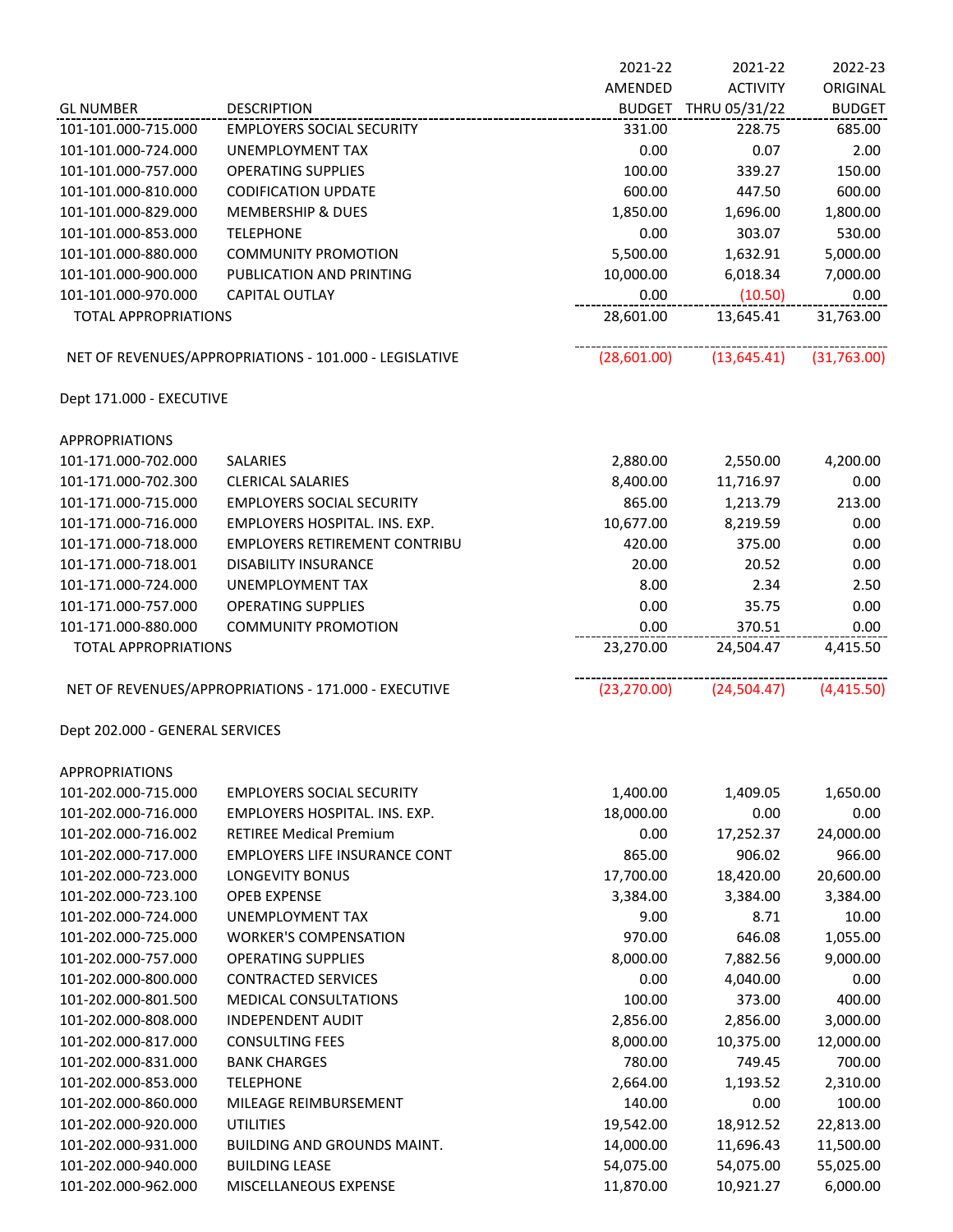|                                            |                                                             | 2021-22         | 2021-22              | 2022-23          |
|--------------------------------------------|-------------------------------------------------------------|-----------------|----------------------|------------------|
|                                            |                                                             | AMENDED         | <b>ACTIVITY</b>      | ORIGINAL         |
| <b>GL NUMBER</b>                           | <b>DESCRIPTION</b>                                          |                 | BUDGET THRU 05/31/22 | <b>BUDGET</b>    |
| 101-202.000-962.001                        | Act 425                                                     | 0.00            | 13,130.10            | 14,500.00        |
| 101-202.000-964.010                        | <b>INSURANCE - FIDELITY</b>                                 | 40,541.00       | 38,685.00            | 40,620.00        |
| <b>TOTAL APPROPRIATIONS</b>                |                                                             | 204,896.00      | 216,916.08           | 229,633.00       |
|                                            | NET OF REVENUES/APPROPRIATIONS - 202.000 - GENERAL SERVICES | (204, 896.00)   | (216,916.08)         | (229, 633.00)    |
| Dept 215.000 - CITY CLERK                  |                                                             |                 |                      |                  |
| <b>APPROPRIATIONS</b>                      |                                                             |                 |                      |                  |
| 101-215.000-701.001                        | UNUSED VACATION                                             | 1,100.00        | 1,129.32             | 1,200.00         |
| 101-215.000-702.001                        | <b>CLERKS SALARY</b>                                        | 49,149.00       | 44,299.16            | 49,546.00        |
| 101-215.000-702.300                        | <b>CLERICAL SALARIES</b>                                    | 20,100.00       | 11,843.36            | 7,621.00         |
| 101-215.000-702.301                        | PART-TIME CLERICAL SALARIES                                 | 4,710.00        | 0.00                 | 0.00             |
| 101-215.000-710.000                        | ACCUMULATED SICK LEAVE                                      | 1,280.00        | 0.00                 | 1,433.00         |
| 101-215.000-715.000                        | <b>EMPLOYERS SOCIAL SECURITY</b>                            | 6,054.00        | 4,381.47             | 4,670.00         |
| 101-215.000-716.000                        | EMPLOYERS HOSPITAL. INS. EXP.                               | 22,827.00       | 17,872.82            | 17,500.00        |
| 101-215.000-718.000                        | <b>EMPLOYERS RETIREMENT CONTRIBU</b>                        | 2,735.00        | 2,607.52             | 2,990.00         |
| 101-215.000-718.001                        | <b>DISABILITY INSURANCE</b>                                 | 130.00          | 145.78               | 140.00           |
| 101-215.000-724.000                        | UNEMPLOYMENT TAX                                            | 30.00           | 8.39                 | 14.00            |
| 101-215.000-757.000                        | <b>OPERATING SUPPLIES</b>                                   | 300.00          | 110.36               | 300.00           |
| 101-215.000-829.000                        | <b>MEMBERSHIP &amp; DUES</b>                                | 130.00          | 80.00                | 130.00<br>750.00 |
| 101-215.000-860.000<br>101-215.000-946.000 | MILEAGE REIMBURSEMENT<br>OFFICE EQUIPMENT RENT              | 40.00<br>500.00 | 414.67<br>375.00     | 500.00           |
| 101-215.000-958.100                        | SEMINARS AND TRAINING                                       | 4,000.00        | 300.00               | 3,000.00         |
| <b>TOTAL APPROPRIATIONS</b>                |                                                             | 113,085.00      | 83,567.85            | 89,794.00        |
|                                            | NET OF REVENUES/APPROPRIATIONS - 215.000 - CITY CLERK       | (113,085.00)    | (83, 567.85)         | (89,794.00)      |
| Dept 247.000 - BOARD OF REVIEW             |                                                             |                 |                      |                  |
| <b>APPROPRIATIONS</b>                      |                                                             |                 |                      |                  |
| 101-247.000-703.000                        | <b>CITY COMMISSIONS &amp; BOARDS</b>                        | 600.00          | 600.00               | 600.00           |
| 101-247.000-900.000                        | PUBLICATION AND PRINTING                                    | 100.00          | 0.00                 | 100.00           |
| 101-247.000-958.100                        | <b>SEMINARS AND TRAINING</b>                                | 200.00          | 0.00                 | 200.00           |
| <b>TOTAL APPROPRIATIONS</b>                |                                                             | 900.00          | 600.00               | 900.00           |
|                                            | NET OF REVENUES/APPROPRIATIONS - 247.000 - BOARD OF REVIEW  | (900.00)        | (600.00)             | (900.00)         |
| Dept 253.000 - CITY TREASURER              |                                                             |                 |                      |                  |
| <b>APPROPRIATIONS</b>                      |                                                             |                 |                      |                  |
| 101-253.000-702.002                        | <b>TREASURERS SALARY</b>                                    | 48,209.00       | 49,048.70            | 38,135.00        |
| 101-253.000-715.000                        | <b>EMPLOYERS SOCIAL SECURITY</b>                            | 3,984.00        | 3,752.22             | 3,050.00         |
| 101-253.000-716.000                        | EMPLOYERS HOSPITAL. INS. EXP.                               | 23,827.00       | 17,872.82            | 17,500.00        |
| 101-253.000-718.000                        | <b>EMPLOYERS RETIREMENT CONTRIBU</b>                        | 1,958.00        | 803.75               | 1,900.00         |
| 101-253.000-718.001                        | <b>DISABILITY INSURANCE</b>                                 | 102.00          | 47.29                | 99.00            |
| 101-253.000-724.000                        | UNEMPLOYMENT TAX                                            | 13.00           | 11.29                | 22.00            |
| 101-253.000-757.000                        | <b>OPERATING SUPPLIES</b>                                   | 0.00            | 22.04                | 300.00           |
| 101-253.000-827.000                        | TAX ROLL & STATEMENT PREP.                                  | 2,700.00        | 1,402.75             | 2,500.00         |
| 101-253.000-829.000                        | <b>MEMBERSHIP &amp; DUES</b>                                | 0.00            | 95.00                | 500.00           |
| 101-253.000-946.000                        | OFFICE EQUIPMENT RENT                                       | 500.00          | 375.00               | 500.00           |
| 101-253.000-958.100                        | SEMINARS AND TRAINING                                       | 0.00            | 149.00               | 500.00           |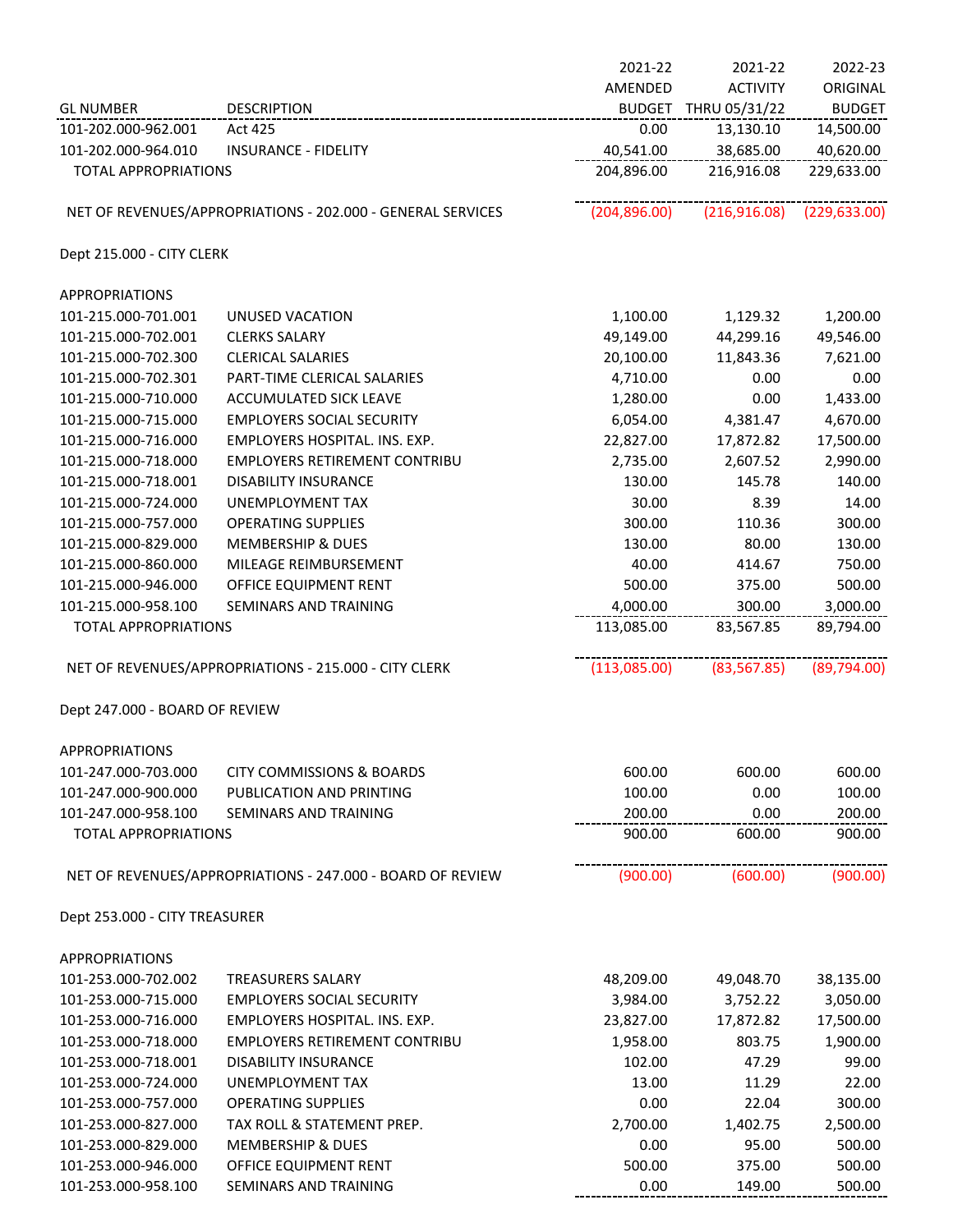|                                |                                                                    | 2021-22      | 2021-22              | 2022-23       |
|--------------------------------|--------------------------------------------------------------------|--------------|----------------------|---------------|
|                                |                                                                    | AMENDED      | <b>ACTIVITY</b>      | ORIGINAL      |
| <b>GL NUMBER</b>               | <b>DESCRIPTION</b>                                                 |              | BUDGET THRU 05/31/22 | <b>BUDGET</b> |
| <b>TOTAL APPROPRIATIONS</b>    |                                                                    | 81,293.00    | 73,579.86            | 65,006.00     |
|                                | NET OF REVENUES/APPROPRIATIONS - 253.000 - CITY TREASURER          | (81, 293.00) | (73, 579.86)         | (65,006.00)   |
| Dept 257.000 - CITY ASSESSOR   |                                                                    |              |                      |               |
| <b>APPROPRIATIONS</b>          |                                                                    |              |                      |               |
| 101-257.000-702.000            | SALARIES                                                           | 27,728.00    | 20,542.69            | 20,564.00     |
| 101-257.000-715.000            | <b>EMPLOYERS SOCIAL SECURITY</b>                                   | 2,121.00     | 1,571.52             | 1,645.00      |
| 101-257.000-724.000            | UNEMPLOYMENT TAX                                                   | 20.00        | 10.62                | 9.00          |
| 101-257.000-757.000            | <b>OPERATING SUPPLIES</b>                                          | 1,000.00     | 858.94               | 1,000.00      |
| 101-257.000-829.000            | <b>MEMBERSHIP &amp; DUES</b>                                       | 350.00       | 0.00                 | 350.00        |
| 101-257.000-900.000            | PUBLICATION AND PRINTING                                           | 500.00       | 0.00                 | 500.00        |
| 101-257.000-946.000            | OFFICE EQUIPMENT RENT                                              | 500.00       | 375.00               | 500.00        |
| 101-257.000-958.100            | SEMINARS AND TRAINING                                              | 350.00       | 0.00                 | 350.00        |
| <b>TOTAL APPROPRIATIONS</b>    |                                                                    | 32,569.00    | 23,358.77            | 24,918.00     |
|                                | NET OF REVENUES/APPROPRIATIONS - 257.000 - CITY ASSESSOR           | (32,569.00)  | (23, 358.77)         | (24,918.00)   |
| Dept 262.000 - ELECTIONS       |                                                                    |              |                      |               |
| <b>APPROPRIATIONS</b>          |                                                                    |              |                      |               |
| 101-262.000-702.000            | SALARIES                                                           | 2,000.00     | 1,207.50             | 3,500.00      |
| 101-262.000-757.000            | <b>OPERATING SUPPLIES</b>                                          | 1,000.00     | 1,262.40             | 1,000.00      |
| 101-262.000-933.000            | <b>EQUIPMENT MAINTENANCE</b>                                       | 650.00       | 615.00               | 650.00        |
| 101-262.000-970.000            | <b>CAPITAL OUTLAY</b>                                              | 1,200.00     | 0.00                 | 1,200.00      |
| <b>TOTAL APPROPRIATIONS</b>    |                                                                    | 4,850.00     | 3,084.90             | 6,350.00      |
|                                | NET OF REVENUES/APPROPRIATIONS - 262.000 - ELECTIONS               | (4,850.00)   | (3,084.90)           | (6,350.00)    |
|                                | Dept 266.000 - ATTORNEY/CORPORATION COUNSEL                        |              |                      |               |
| <b>APPROPRIATIONS</b>          |                                                                    |              |                      |               |
| 101-266.000-826.000            | LEGAL FEES-CITY ATTORNEY                                           | 18,500.00    | 8,935.50             | 19,425.00     |
| 101-266.000-826.100            | LEGAL FEES-OTHER ATTORNEYS                                         | 1,500.00     | 3,647.29             | 1,900.00      |
| <b>TOTAL APPROPRIATIONS</b>    |                                                                    | 20,000.00    | 12,582.79            | 21,325.00     |
|                                | NET OF REVENUES/APPROPRIATIONS - 266.000 - ATTORNEY/CORPORATION CO | (20,000.00)  | (12,582.79)          | (21, 325.00)  |
| Dept 305.000 - LAW ENFORCEMENT |                                                                    |              |                      |               |
| <b>APPROPRIATIONS</b>          |                                                                    |              |                      |               |
| 101-305.000-702.000            | SALARIES                                                           | 302,601.00   | 244,288.84           | 292,000.00    |
| 101-305.000-702.400            | <b>PART TIME SALARIES</b>                                          | 14,000.00    | 38.76                | 25,000.00     |
| 101-305.000-715.000            | <b>EMPLOYERS SOCIAL SECURITY</b>                                   | 23,383.00    | 18,805.76            | 25,360.00     |
| 101-305.000-716.000            | EMPLOYERS HOSPITAL. INS. EXP.                                      | 81,996.00    | 71,533.44            | 70,000.00     |
| 101-305.000-718.000            | <b>EMPLOYERS RETIREMENT CONTRIBU</b>                               | 13,400.00    | 11,656.01            | 14,600.00     |
| 101-305.000-718.001            | <b>DISABILITY INSURANCE</b>                                        | 700.00       | 635.73               | 800.00        |
| 101-305.000-724.000            | UNEMPLOYMENT TAX                                                   | 400.00       | 35.05                | 100.00        |
| 101-305.000-725.000            | <b>WORKER'S COMPENSATION</b>                                       | 3,500.00     | 3,714.96             | 3,675.00      |
| 101-305.000-751.000            | <b>GASOLINE TO MOTORPOOL</b>                                       | 12,000.00    | 9,000.00             | 14,000.00     |

101-305.000-757.000 OPERATING SUPPLIES 4,000.00 2,122.01 4,000.00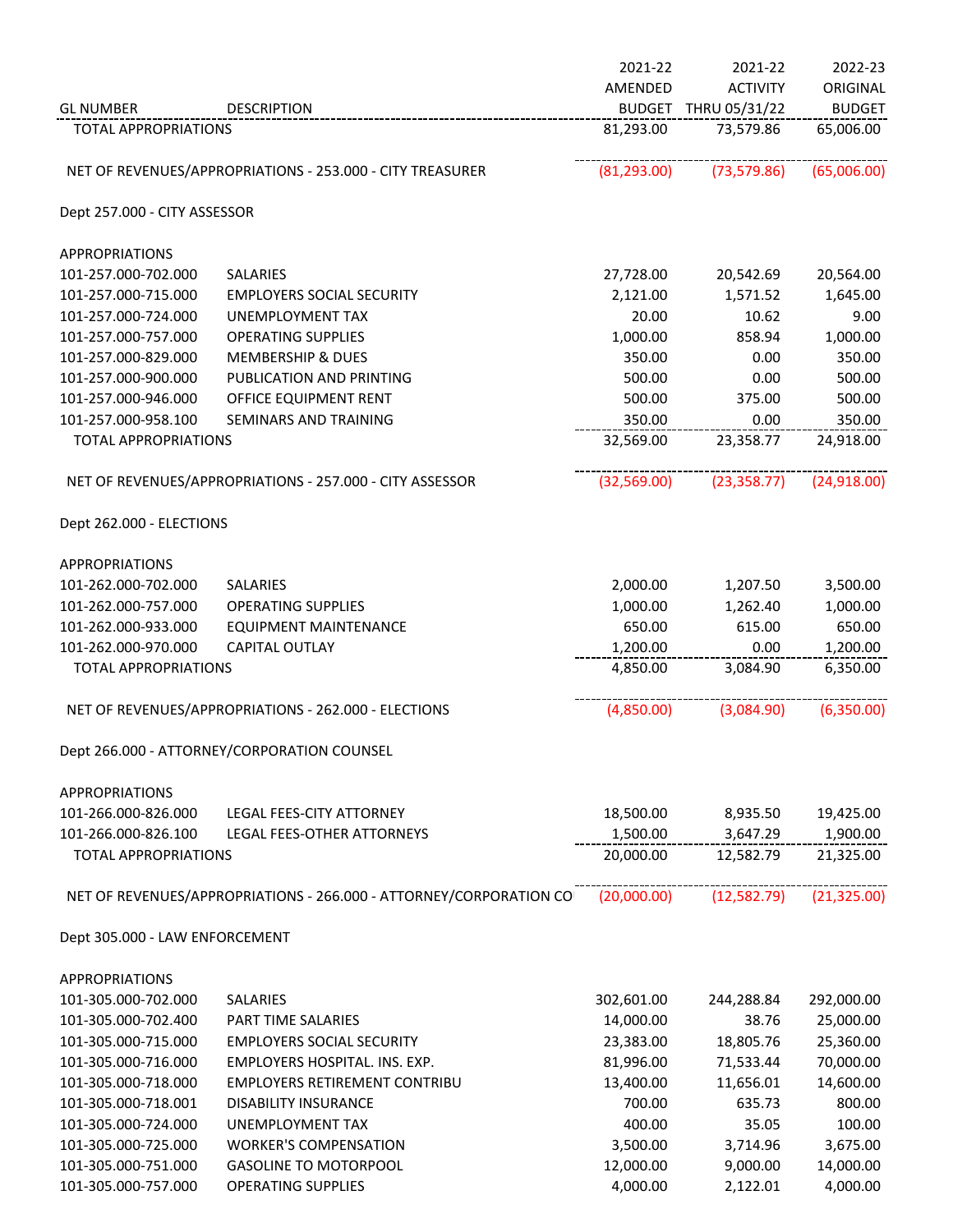|                                     |                                                               | 2021-22       | 2021-22         | 2022-23       |
|-------------------------------------|---------------------------------------------------------------|---------------|-----------------|---------------|
|                                     |                                                               | AMENDED       | <b>ACTIVITY</b> | ORIGINAL      |
| <b>GL NUMBER</b>                    | <b>DESCRIPTION</b>                                            | <b>BUDGET</b> | THRU 05/31/22   | <b>BUDGET</b> |
| 101-305.000-757.200                 | <b>SPECIAL EVENTS</b>                                         | 100.00        | 80.00           | 100.00        |
| 101-305.000-768.000                 | <b>UNIFORMS</b>                                               | 2,000.00      | 1,294.97        | 1,750.00      |
| 101-305.000-800.000                 | <b>CONTRACTED SERVICES</b>                                    | 4,400.00      | 3,586.30        | 6,500.00      |
| 101-305.000-829.000                 | <b>MEMBERSHIP &amp; DUES</b>                                  | 300.00        | 140.00          | 300.00        |
| 101-305.000-851.000                 | RADIO AND TELEPHONE MAINT.                                    | 1,500.00      | 1,651.18        | 1,700.00      |
| 101-305.000-853.000                 | <b>TELEPHONE</b>                                              | 1,200.00      | 2,400.16        | 1,800.00      |
| 101-305.000-880.000                 | <b>COMMUNITY PROMOTION</b>                                    | 100.00        | 148.34          | 200.00        |
| 101-305.000-900.000                 | PUBLICATION AND PRINTING                                      | 200.00        | 0.00            | 200.00        |
| 101-305.000-931.000                 | <b>BUILDING AND GROUNDS MAINT.</b>                            | 200.00        | 0.00            | 200.00        |
| 101-305.000-933.000                 | <b>EQUIPMENT MAINTENANCE</b>                                  | 1,000.00      | 4,782.12        | 1,000.00      |
| 101-305.000-943.000                 | EQUIPT. RENT TO MOTOR POOL                                    | 10,000.00     | 7,500.00        | 15,000.00     |
| 101-305.000-946.000                 | OFFICE EQUIPMENT RENT                                         | 500.00        | 375.00          | 500.00        |
| 101-305.000-958.100                 | SEMINARS AND TRAINING                                         | 2,000.00      | 1,186.30        | 1,500.00      |
| 101-305.000-970.000                 | CAPITAL OUTLAY                                                | 5,600.00      | 5,043.00        | 0.00          |
| <b>TOTAL APPROPRIATIONS</b>         |                                                               | 485,080.00    | 390,017.93      | 480,285.00    |
|                                     | NET OF REVENUES/APPROPRIATIONS - 305.000 - LAW ENFORCEMENT    | (485,080.00)  | (390, 017.93)   | (480, 285.00) |
| Dept 336.000 - FIRE & AMBULANCE     |                                                               |               |                 |               |
| <b>APPROPRIATIONS</b>               |                                                               |               |                 |               |
| 101-336.000-703.000                 | <b>CITY COMMISSIONS &amp; BOARDS</b>                          | 360.00        | 345.00          | 360.00        |
| 101-336.000-801.060                 | S.A.T.A.                                                      | 5,265.00      | 0.00            | 6,455.00      |
| 101-336.000-805.000                 | S.S.E.S.A. AMBULANCE                                          | 64,025.00     | 55,683.30       | 67,015.00     |
| 101-336.000-944.000                 | <b>HYDRANT RENTAL</b>                                         | 29,250.00     | 21,937.50       | 0.00          |
| <b>TOTAL APPROPRIATIONS</b>         |                                                               | 98,900.00     | 77,965.80       | 73,830.00     |
|                                     | NET OF REVENUES/APPROPRIATIONS - 336.000 - FIRE & AMBULANCE   | (98,900.00)   | (77, 965.80)    | (73,830.00)   |
| Dept 371.000 - BUILDING INSPECTOR   |                                                               |               |                 |               |
| <b>APPROPRIATIONS</b>               |                                                               |               |                 |               |
| 101-371.000-702.000                 | <b>SALARIES</b>                                               | 13,982.00     | 12,862.53       | 14,377.00     |
| 101-371.000-715.000                 | <b>EMPLOYERS SOCIAL SECURITY</b>                              | 1,070.00      | 983.99          | 1,150.00      |
| 101-371.000-724.000                 | UNEMPLOYMENT TAX                                              | 40.00         | 7.12            | 15.00         |
| 101-371.000-800.000                 | <b>CONTRACTED SERVICES</b>                                    | 6,000.00      | 8,720.00        | 8,500.00      |
| <b>TOTAL APPROPRIATIONS</b>         |                                                               | 21,092.00     | 22,573.64       | 24,042.00     |
|                                     | NET OF REVENUES/APPROPRIATIONS - 371.000 - BUILDING INSPECTOR | (21,092.00)   | (22, 573.64)    | (24,042.00)   |
| Dept 441.000 - Dept of Public Works |                                                               |               |                 |               |
| <b>APPROPRIATIONS</b>               |                                                               |               |                 |               |
| 101-441.000-702.000                 | SALARIES                                                      | 59,626.00     | 36,257.62       | 46,080.00     |
| 101-441.000-702.400                 | <b>PART TIME SALARIES</b>                                     | 13,520.00     | 9,761.25        | 12,000.00     |
| 101-441.000-715.000                 | <b>EMPLOYERS SOCIAL SECURITY</b>                              | 5,595.00      | 3,520.49        | 4,646.00      |
| 101-441.000-716.000                 | EMPLOYERS HOSPITAL. INS. EXP.                                 | 2,928.00      | 2,908.90        | 5,000.00      |
| 101-441.000-716.100                 | Payment in Lieu of Insurance                                  | 0.00          | 0.00            | 4,800.00      |
| 101-441.000-718.000                 | <b>EMPLOYERS RETIREMENT CONTRIBU</b>                          | 2,610.00      | 1,396.01        | 2,304.00      |
| 101-441.000-718.001                 | <b>DISABILITY INSURANCE</b>                                   | 60.00         | 54.02           | 75.00         |
| 101-441.000-724.000                 | UNEMPLOYMENT TAX                                              | 15.00         | 10.39           | 15.00         |
| 101-441.000-725.000                 | <b>WORKER'S COMPENSATION</b>                                  | 2,755.00      | 1,695.96        | 2,775.00      |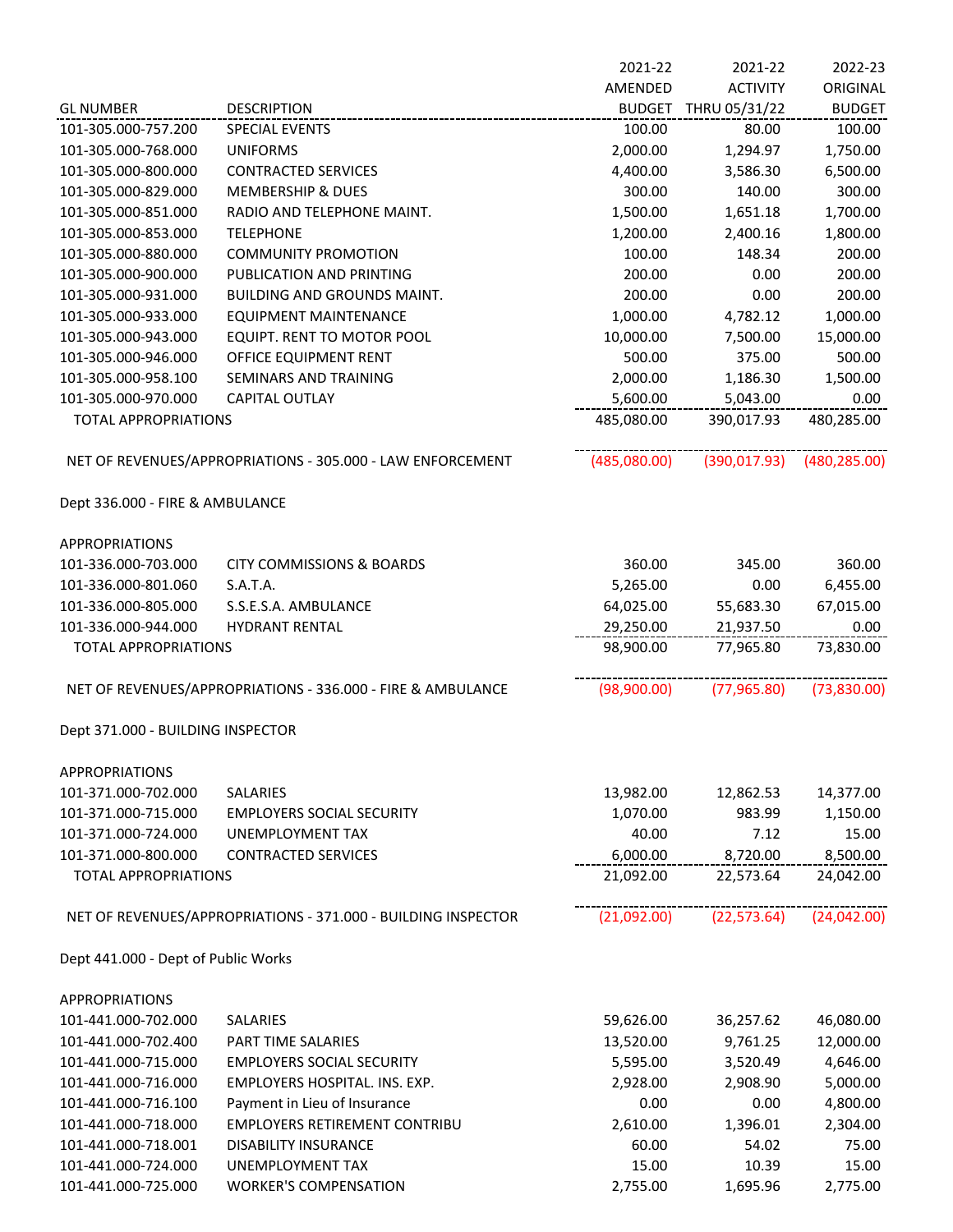|                                                    |                                                                     | 2021-22              | 2021-22         | 2022-23              |
|----------------------------------------------------|---------------------------------------------------------------------|----------------------|-----------------|----------------------|
|                                                    |                                                                     | AMENDED              | <b>ACTIVITY</b> | ORIGINAL             |
| <b>GL NUMBER</b>                                   | <b>DESCRIPTION</b>                                                  | <b>BUDGET</b>        | THRU 05/31/22   | <b>BUDGET</b>        |
| 101-441.000-757.000                                | <b>OPERATING SUPPLIES</b>                                           | 4,500.00             | 3,727.52        | 4,500.00             |
| 101-441.000-768.000                                | <b>UNIFORMS</b>                                                     | 1,600.00             | 962.93          | 1,600.00             |
| 101-441.000-768.010                                | UNIFORM CLEANING                                                    | 1,500.00             | 934.69          | 1,500.00             |
| 101-441.000-800.000                                | <b>CONTRACTED SERVICES</b>                                          | 0.00                 | 0.00            | 8,500.00             |
| 101-441.000-801.500                                | <b>MEDICAL CONSULTATIONS</b>                                        | 1,000.00             | 614.71          | 1,000.00             |
| 101-441.000-853.000                                | <b>TELEPHONE</b>                                                    | 1,500.00             | 1,083.50        | 1,350.00             |
| 101-441.000-920.000                                | <b>UTILITIES</b>                                                    | 6,900.00             | 7,590.91        | 8,150.00             |
| 101-441.000-931.000                                | <b>BUILDING AND GROUNDS MAINT.</b>                                  | 6,000.00             | 1,390.79        | 4,000.00             |
| 101-441.000-931.100                                | TREE MAINTENANCE                                                    | 1,000.00             | 866.84          | 2,000.00             |
| 101-441.000-943.000                                | EQUIPT. RENT TO MOTOR POOL                                          | 40,000.00            | 25,254.96       | 31,500.00            |
| 101-441.000-946.000                                | OFFICE EQUIPMENT RENT                                               | 2,000.00             | 1,500.00        | 2,000.00             |
| <b>TOTAL APPROPRIATIONS</b>                        |                                                                     | 153,109.00           | 99,531.49       | 143,795.00           |
|                                                    |                                                                     |                      |                 |                      |
|                                                    | NET OF REVENUES/APPROPRIATIONS - 441.000 - Dept of Public Works     | (153, 109.00)        | (99, 531.49)    | (143, 795.00)        |
| Dept 443.000 - DPW--CONTRACTED SERVICES            |                                                                     |                      |                 |                      |
| <b>APPROPRIATIONS</b>                              |                                                                     |                      |                 |                      |
| 101-443.000-801.000                                | <b>GARBAGE COLLECTION</b>                                           | 72,900.00            | 62,026.81       | 78,000.00            |
| <b>TOTAL APPROPRIATIONS</b>                        |                                                                     | 72,900.00            | 62,026.81       | 78,000.00            |
|                                                    | NET OF REVENUES/APPROPRIATIONS - 443.000 - DPW--CONTRACTED SERVICES | (72,900.00)          | (62,026.81)     | (78,000.00)          |
|                                                    |                                                                     |                      |                 |                      |
| Dept 448.000 - STREET LIGHTING                     |                                                                     |                      |                 |                      |
| <b>APPROPRIATIONS</b>                              |                                                                     |                      |                 |                      |
| 101-448.000-926.000                                | <b>STREET LIGHTING</b>                                              | 33,780.00            | 28,115.78       | 35,131.00            |
| <b>TOTAL APPROPRIATIONS</b>                        |                                                                     | 33,780.00            | 28,115.78       | 35,131.00            |
|                                                    | NET OF REVENUES/APPROPRIATIONS - 448.000 - STREET LIGHTING          | (33,780.00)          | (28, 115.78)    | (35, 131.00)         |
| Dept 701.000 - PLANNING COMMISSION                 |                                                                     |                      |                 |                      |
| <b>APPROPRIATIONS</b>                              |                                                                     |                      |                 |                      |
| 101-701.000-703.000                                | <b>CITY COMMISSIONS &amp; BOARDS</b>                                | 1,260.00             | 1,110.00        | 1,260.00             |
| 101-701.000-757.000                                | <b>OPERATING SUPPLIES</b>                                           | 300.00               | 0.00            | 300.00               |
| 101-701.000-817.000                                | <b>CONSULTING FEES</b>                                              | 100.00               | 0.00            | 5,000.00             |
| 101-701.000-829.001                                | ECONOMIC GROWTH PARTNERSHIP                                         | 500.00               | 1,000.00        | 1,000.00             |
| 101-701.000-958.100                                | <b>SEMINARS AND TRAINING</b>                                        | 300.00               | 0.00            | 300.00               |
| <b>TOTAL APPROPRIATIONS</b>                        |                                                                     | 2,460.00             | 2,110.00        | 7,860.00             |
|                                                    | NET OF REVENUES/APPROPRIATIONS - 701.000 - PLANNING COMMISSION      | (2,460.00)           | (2, 110.00)     | (7,860.00)           |
| Dept 702.000 - ZONING ADMINISTRATION               |                                                                     |                      |                 |                      |
| <b>APPROPRIATIONS</b>                              |                                                                     |                      |                 |                      |
| 101-702.000-702.000                                | <b>SALARIES</b>                                                     | 2,950.00             | 2,905.00        | 3,395.00             |
| 101-702.000-715.000                                | <b>EMPLOYERS SOCIAL SECURITY</b>                                    | 138.00               | 215.35          | 272.00               |
| 101-702.000-724.000                                | UNEMPLOYMENT TAX                                                    | 30.00                | 2.54            | 3.50                 |
|                                                    |                                                                     |                      |                 |                      |
| 101-702.000-757.000                                | <b>OPERATING SUPPLIES</b>                                           | 100.00               | 0.00            | 100.00               |
| 101-702.000-962.000<br><b>TOTAL APPROPRIATIONS</b> | MISCELLANEOUS EXPENSE                                               | 6,500.00<br>9,718.00 | 6,152.78        | 6,000.00<br>9,770.50 |
|                                                    |                                                                     |                      | 9,275.67        |                      |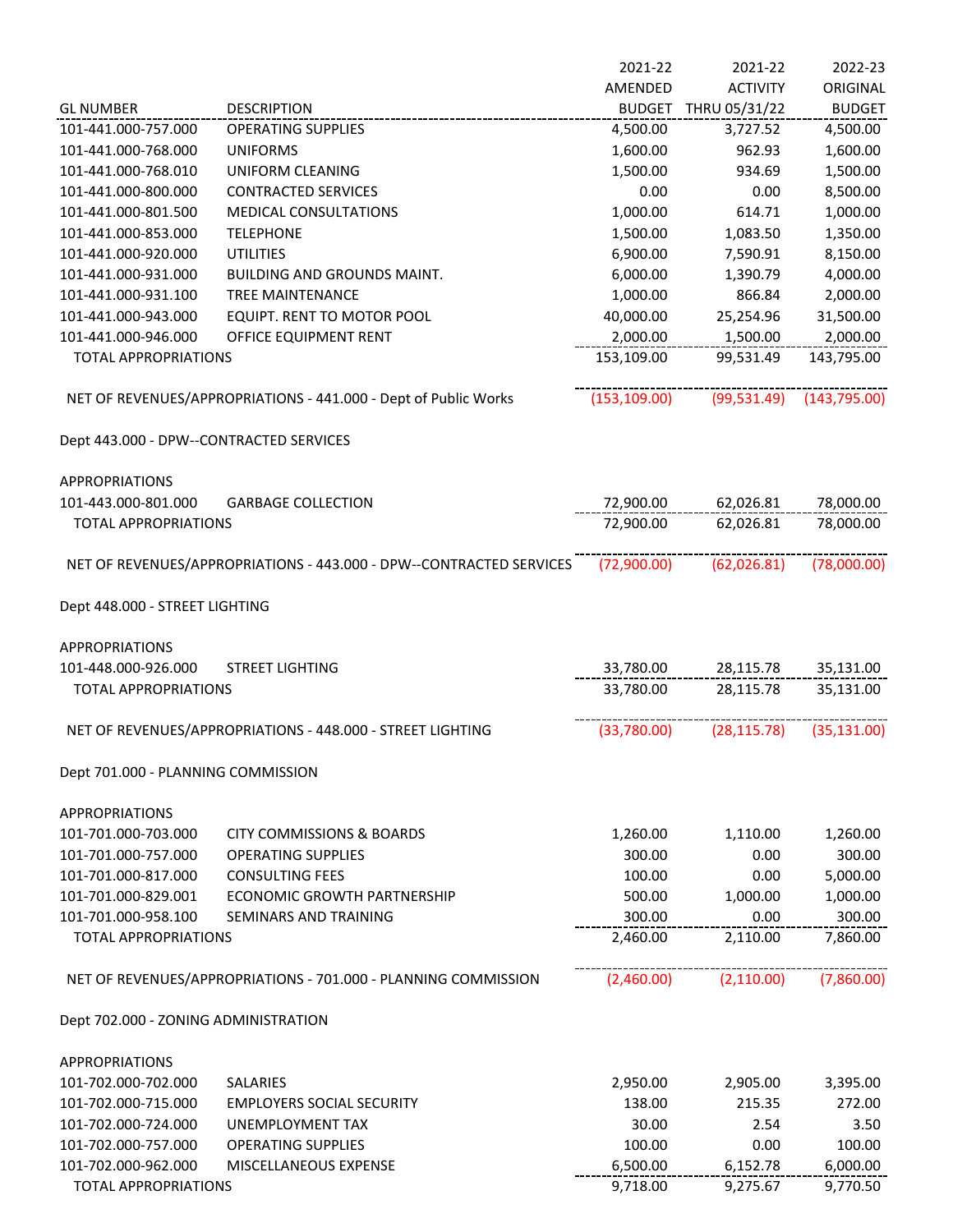| AMENDED<br><b>ACTIVITY</b><br><b>GL NUMBER</b><br><b>DESCRIPTION</b><br>BUDGET THRU 05/31/22<br>NET OF REVENUES/APPROPRIATIONS - 702.000 - ZONING ADMINISTRATION<br>(9,718.00)<br>(9, 275.67)<br>Dept 751.000 - PARKS & RECREATION<br><b>APPROPRIATIONS</b><br>101-751.000-757.000<br>2,300.00<br>1,500.00<br><b>OPERATING SUPPLIES</b><br>269.33<br>2,167.00<br>101-751.000-920.000<br><b>UTILITIES</b><br>1,630.47<br>2,100.00<br>300.00<br>500.00<br>101-751.000-935.000<br>359.03<br><b>PARK MAINTENANCE</b><br>4,767.00<br>4,100.00<br><b>TOTAL APPROPRIATIONS</b><br>2,258.83<br>NET OF REVENUES/APPROPRIATIONS - 751.000 - PARKS & RECREATION<br>(4,767.00)<br>(2, 258.83)<br>Dept 790.000 - LIBRARY<br><b>APPROPRIATIONS</b><br>101-790.000-920.000<br><b>UTILITIES</b><br>3,300.00<br>3,324.81<br>3,570.00<br>300.00<br>101-790.000-931.000<br>24,300.00<br>24,079.07<br><b>BUILDING AND GROUNDS MAINT.</b><br>3,870.00<br>27,600.00<br>27,403.88<br><b>TOTAL APPROPRIATIONS</b><br>(27,600.00)<br>(27, 403.88)<br>NET OF REVENUES/APPROPRIATIONS - 790.000 - LIBRARY<br>Dept 804.000 - MACQUEEN EXPENSES<br><b>APPROPRIATIONS</b><br>101-804.000-920.000<br><b>UTILITIES</b><br>341.32<br>0.00<br>2,898.00<br>101-804.000-931.000<br>BUILDING AND GROUNDS MAINT.<br>109.00<br>159.00<br>500.00<br>3,398.00<br><b>TOTAL APPROPRIATIONS</b><br>450.32<br>159.00<br>NET OF REVENUES/APPROPRIATIONS - 804.000 - MACQUEEN EXPENSES<br>(450.32)<br>(159.00)<br>Dept 923.000 - OTHER FUNCTIONS<br><b>APPROPRIATIONS</b><br>101-923.000-960.000<br>700.00<br>312.34<br>0.00<br><b>DRAIN AT LARGE</b><br>5,700.00<br>101-923.000-965.600<br>Contribution to McQueen<br>7,169.00<br>0.00<br>6,400.00<br>7,481.34<br><b>TOTAL APPROPRIATIONS</b><br>0.00<br>(6,400.00)<br>NET OF REVENUES/APPROPRIATIONS - 923.000 - OTHER FUNCTIONS<br>(7,481.34)<br>0.00<br><b>ESTIMATED REVENUES - FUND 101</b><br>1,227,004.00<br>1,209,391.60<br>1,339,367.00<br><b>APPROPRIATIONS - FUND 101</b><br>1,425,720.32<br>1,180,760.30  1,338,186.00<br>NET OF REVENUES/APPROPRIATIONS - FUND 101<br>(198, 716.32)<br>28,631.30<br>1,181.00<br>Fund 202 - HIGHWAY MAJOR FUND<br>Dept 000.000<br><b>ESTIMATED REVENUES</b><br>76,575.00<br>202-000.000-546.000<br><b>State Grants</b><br>1,035.71<br>0.00<br>202-000.000-569.000<br>STATE SHARED REVENUES<br>182,295.00<br>168,005.45<br>185,115.00<br>90.00<br>17.00<br>202-000.000-665.000<br><b>INTEREST REVENUES</b><br>5.93<br>258,960.00<br>TOTAL ESTIMATED REVENUES<br>169,047.09<br>185,132.00 |  | 2021-22 | 2021-22 | 2022-23       |
|--------------------------------------------------------------------------------------------------------------------------------------------------------------------------------------------------------------------------------------------------------------------------------------------------------------------------------------------------------------------------------------------------------------------------------------------------------------------------------------------------------------------------------------------------------------------------------------------------------------------------------------------------------------------------------------------------------------------------------------------------------------------------------------------------------------------------------------------------------------------------------------------------------------------------------------------------------------------------------------------------------------------------------------------------------------------------------------------------------------------------------------------------------------------------------------------------------------------------------------------------------------------------------------------------------------------------------------------------------------------------------------------------------------------------------------------------------------------------------------------------------------------------------------------------------------------------------------------------------------------------------------------------------------------------------------------------------------------------------------------------------------------------------------------------------------------------------------------------------------------------------------------------------------------------------------------------------------------------------------------------------------------------------------------------------------------------------------------------------------------------------------------------------------------------------------------------------------------------------------------------------------------------------------------------------------------------------------------------------------------------------------------------------------------------------------------------------------------------------------------------------------------------------------|--|---------|---------|---------------|
|                                                                                                                                                                                                                                                                                                                                                                                                                                                                                                                                                                                                                                                                                                                                                                                                                                                                                                                                                                                                                                                                                                                                                                                                                                                                                                                                                                                                                                                                                                                                                                                                                                                                                                                                                                                                                                                                                                                                                                                                                                                                                                                                                                                                                                                                                                                                                                                                                                                                                                                                      |  |         |         | ORIGINAL      |
|                                                                                                                                                                                                                                                                                                                                                                                                                                                                                                                                                                                                                                                                                                                                                                                                                                                                                                                                                                                                                                                                                                                                                                                                                                                                                                                                                                                                                                                                                                                                                                                                                                                                                                                                                                                                                                                                                                                                                                                                                                                                                                                                                                                                                                                                                                                                                                                                                                                                                                                                      |  |         |         | <b>BUDGET</b> |
|                                                                                                                                                                                                                                                                                                                                                                                                                                                                                                                                                                                                                                                                                                                                                                                                                                                                                                                                                                                                                                                                                                                                                                                                                                                                                                                                                                                                                                                                                                                                                                                                                                                                                                                                                                                                                                                                                                                                                                                                                                                                                                                                                                                                                                                                                                                                                                                                                                                                                                                                      |  |         |         | (9,770.50)    |
|                                                                                                                                                                                                                                                                                                                                                                                                                                                                                                                                                                                                                                                                                                                                                                                                                                                                                                                                                                                                                                                                                                                                                                                                                                                                                                                                                                                                                                                                                                                                                                                                                                                                                                                                                                                                                                                                                                                                                                                                                                                                                                                                                                                                                                                                                                                                                                                                                                                                                                                                      |  |         |         |               |
|                                                                                                                                                                                                                                                                                                                                                                                                                                                                                                                                                                                                                                                                                                                                                                                                                                                                                                                                                                                                                                                                                                                                                                                                                                                                                                                                                                                                                                                                                                                                                                                                                                                                                                                                                                                                                                                                                                                                                                                                                                                                                                                                                                                                                                                                                                                                                                                                                                                                                                                                      |  |         |         |               |
|                                                                                                                                                                                                                                                                                                                                                                                                                                                                                                                                                                                                                                                                                                                                                                                                                                                                                                                                                                                                                                                                                                                                                                                                                                                                                                                                                                                                                                                                                                                                                                                                                                                                                                                                                                                                                                                                                                                                                                                                                                                                                                                                                                                                                                                                                                                                                                                                                                                                                                                                      |  |         |         |               |
|                                                                                                                                                                                                                                                                                                                                                                                                                                                                                                                                                                                                                                                                                                                                                                                                                                                                                                                                                                                                                                                                                                                                                                                                                                                                                                                                                                                                                                                                                                                                                                                                                                                                                                                                                                                                                                                                                                                                                                                                                                                                                                                                                                                                                                                                                                                                                                                                                                                                                                                                      |  |         |         |               |
|                                                                                                                                                                                                                                                                                                                                                                                                                                                                                                                                                                                                                                                                                                                                                                                                                                                                                                                                                                                                                                                                                                                                                                                                                                                                                                                                                                                                                                                                                                                                                                                                                                                                                                                                                                                                                                                                                                                                                                                                                                                                                                                                                                                                                                                                                                                                                                                                                                                                                                                                      |  |         |         |               |
|                                                                                                                                                                                                                                                                                                                                                                                                                                                                                                                                                                                                                                                                                                                                                                                                                                                                                                                                                                                                                                                                                                                                                                                                                                                                                                                                                                                                                                                                                                                                                                                                                                                                                                                                                                                                                                                                                                                                                                                                                                                                                                                                                                                                                                                                                                                                                                                                                                                                                                                                      |  |         |         |               |
|                                                                                                                                                                                                                                                                                                                                                                                                                                                                                                                                                                                                                                                                                                                                                                                                                                                                                                                                                                                                                                                                                                                                                                                                                                                                                                                                                                                                                                                                                                                                                                                                                                                                                                                                                                                                                                                                                                                                                                                                                                                                                                                                                                                                                                                                                                                                                                                                                                                                                                                                      |  |         |         | (4,100.00)    |
|                                                                                                                                                                                                                                                                                                                                                                                                                                                                                                                                                                                                                                                                                                                                                                                                                                                                                                                                                                                                                                                                                                                                                                                                                                                                                                                                                                                                                                                                                                                                                                                                                                                                                                                                                                                                                                                                                                                                                                                                                                                                                                                                                                                                                                                                                                                                                                                                                                                                                                                                      |  |         |         |               |
|                                                                                                                                                                                                                                                                                                                                                                                                                                                                                                                                                                                                                                                                                                                                                                                                                                                                                                                                                                                                                                                                                                                                                                                                                                                                                                                                                                                                                                                                                                                                                                                                                                                                                                                                                                                                                                                                                                                                                                                                                                                                                                                                                                                                                                                                                                                                                                                                                                                                                                                                      |  |         |         |               |
|                                                                                                                                                                                                                                                                                                                                                                                                                                                                                                                                                                                                                                                                                                                                                                                                                                                                                                                                                                                                                                                                                                                                                                                                                                                                                                                                                                                                                                                                                                                                                                                                                                                                                                                                                                                                                                                                                                                                                                                                                                                                                                                                                                                                                                                                                                                                                                                                                                                                                                                                      |  |         |         |               |
|                                                                                                                                                                                                                                                                                                                                                                                                                                                                                                                                                                                                                                                                                                                                                                                                                                                                                                                                                                                                                                                                                                                                                                                                                                                                                                                                                                                                                                                                                                                                                                                                                                                                                                                                                                                                                                                                                                                                                                                                                                                                                                                                                                                                                                                                                                                                                                                                                                                                                                                                      |  |         |         |               |
|                                                                                                                                                                                                                                                                                                                                                                                                                                                                                                                                                                                                                                                                                                                                                                                                                                                                                                                                                                                                                                                                                                                                                                                                                                                                                                                                                                                                                                                                                                                                                                                                                                                                                                                                                                                                                                                                                                                                                                                                                                                                                                                                                                                                                                                                                                                                                                                                                                                                                                                                      |  |         |         |               |
|                                                                                                                                                                                                                                                                                                                                                                                                                                                                                                                                                                                                                                                                                                                                                                                                                                                                                                                                                                                                                                                                                                                                                                                                                                                                                                                                                                                                                                                                                                                                                                                                                                                                                                                                                                                                                                                                                                                                                                                                                                                                                                                                                                                                                                                                                                                                                                                                                                                                                                                                      |  |         |         | (3,870.00)    |
|                                                                                                                                                                                                                                                                                                                                                                                                                                                                                                                                                                                                                                                                                                                                                                                                                                                                                                                                                                                                                                                                                                                                                                                                                                                                                                                                                                                                                                                                                                                                                                                                                                                                                                                                                                                                                                                                                                                                                                                                                                                                                                                                                                                                                                                                                                                                                                                                                                                                                                                                      |  |         |         |               |
|                                                                                                                                                                                                                                                                                                                                                                                                                                                                                                                                                                                                                                                                                                                                                                                                                                                                                                                                                                                                                                                                                                                                                                                                                                                                                                                                                                                                                                                                                                                                                                                                                                                                                                                                                                                                                                                                                                                                                                                                                                                                                                                                                                                                                                                                                                                                                                                                                                                                                                                                      |  |         |         |               |
|                                                                                                                                                                                                                                                                                                                                                                                                                                                                                                                                                                                                                                                                                                                                                                                                                                                                                                                                                                                                                                                                                                                                                                                                                                                                                                                                                                                                                                                                                                                                                                                                                                                                                                                                                                                                                                                                                                                                                                                                                                                                                                                                                                                                                                                                                                                                                                                                                                                                                                                                      |  |         |         |               |
|                                                                                                                                                                                                                                                                                                                                                                                                                                                                                                                                                                                                                                                                                                                                                                                                                                                                                                                                                                                                                                                                                                                                                                                                                                                                                                                                                                                                                                                                                                                                                                                                                                                                                                                                                                                                                                                                                                                                                                                                                                                                                                                                                                                                                                                                                                                                                                                                                                                                                                                                      |  |         |         |               |
|                                                                                                                                                                                                                                                                                                                                                                                                                                                                                                                                                                                                                                                                                                                                                                                                                                                                                                                                                                                                                                                                                                                                                                                                                                                                                                                                                                                                                                                                                                                                                                                                                                                                                                                                                                                                                                                                                                                                                                                                                                                                                                                                                                                                                                                                                                                                                                                                                                                                                                                                      |  |         |         |               |
|                                                                                                                                                                                                                                                                                                                                                                                                                                                                                                                                                                                                                                                                                                                                                                                                                                                                                                                                                                                                                                                                                                                                                                                                                                                                                                                                                                                                                                                                                                                                                                                                                                                                                                                                                                                                                                                                                                                                                                                                                                                                                                                                                                                                                                                                                                                                                                                                                                                                                                                                      |  |         |         | (3,398.00)    |
|                                                                                                                                                                                                                                                                                                                                                                                                                                                                                                                                                                                                                                                                                                                                                                                                                                                                                                                                                                                                                                                                                                                                                                                                                                                                                                                                                                                                                                                                                                                                                                                                                                                                                                                                                                                                                                                                                                                                                                                                                                                                                                                                                                                                                                                                                                                                                                                                                                                                                                                                      |  |         |         |               |
|                                                                                                                                                                                                                                                                                                                                                                                                                                                                                                                                                                                                                                                                                                                                                                                                                                                                                                                                                                                                                                                                                                                                                                                                                                                                                                                                                                                                                                                                                                                                                                                                                                                                                                                                                                                                                                                                                                                                                                                                                                                                                                                                                                                                                                                                                                                                                                                                                                                                                                                                      |  |         |         |               |
|                                                                                                                                                                                                                                                                                                                                                                                                                                                                                                                                                                                                                                                                                                                                                                                                                                                                                                                                                                                                                                                                                                                                                                                                                                                                                                                                                                                                                                                                                                                                                                                                                                                                                                                                                                                                                                                                                                                                                                                                                                                                                                                                                                                                                                                                                                                                                                                                                                                                                                                                      |  |         |         |               |
|                                                                                                                                                                                                                                                                                                                                                                                                                                                                                                                                                                                                                                                                                                                                                                                                                                                                                                                                                                                                                                                                                                                                                                                                                                                                                                                                                                                                                                                                                                                                                                                                                                                                                                                                                                                                                                                                                                                                                                                                                                                                                                                                                                                                                                                                                                                                                                                                                                                                                                                                      |  |         |         |               |
|                                                                                                                                                                                                                                                                                                                                                                                                                                                                                                                                                                                                                                                                                                                                                                                                                                                                                                                                                                                                                                                                                                                                                                                                                                                                                                                                                                                                                                                                                                                                                                                                                                                                                                                                                                                                                                                                                                                                                                                                                                                                                                                                                                                                                                                                                                                                                                                                                                                                                                                                      |  |         |         |               |
|                                                                                                                                                                                                                                                                                                                                                                                                                                                                                                                                                                                                                                                                                                                                                                                                                                                                                                                                                                                                                                                                                                                                                                                                                                                                                                                                                                                                                                                                                                                                                                                                                                                                                                                                                                                                                                                                                                                                                                                                                                                                                                                                                                                                                                                                                                                                                                                                                                                                                                                                      |  |         |         |               |
|                                                                                                                                                                                                                                                                                                                                                                                                                                                                                                                                                                                                                                                                                                                                                                                                                                                                                                                                                                                                                                                                                                                                                                                                                                                                                                                                                                                                                                                                                                                                                                                                                                                                                                                                                                                                                                                                                                                                                                                                                                                                                                                                                                                                                                                                                                                                                                                                                                                                                                                                      |  |         |         |               |
|                                                                                                                                                                                                                                                                                                                                                                                                                                                                                                                                                                                                                                                                                                                                                                                                                                                                                                                                                                                                                                                                                                                                                                                                                                                                                                                                                                                                                                                                                                                                                                                                                                                                                                                                                                                                                                                                                                                                                                                                                                                                                                                                                                                                                                                                                                                                                                                                                                                                                                                                      |  |         |         |               |
|                                                                                                                                                                                                                                                                                                                                                                                                                                                                                                                                                                                                                                                                                                                                                                                                                                                                                                                                                                                                                                                                                                                                                                                                                                                                                                                                                                                                                                                                                                                                                                                                                                                                                                                                                                                                                                                                                                                                                                                                                                                                                                                                                                                                                                                                                                                                                                                                                                                                                                                                      |  |         |         |               |
|                                                                                                                                                                                                                                                                                                                                                                                                                                                                                                                                                                                                                                                                                                                                                                                                                                                                                                                                                                                                                                                                                                                                                                                                                                                                                                                                                                                                                                                                                                                                                                                                                                                                                                                                                                                                                                                                                                                                                                                                                                                                                                                                                                                                                                                                                                                                                                                                                                                                                                                                      |  |         |         |               |
|                                                                                                                                                                                                                                                                                                                                                                                                                                                                                                                                                                                                                                                                                                                                                                                                                                                                                                                                                                                                                                                                                                                                                                                                                                                                                                                                                                                                                                                                                                                                                                                                                                                                                                                                                                                                                                                                                                                                                                                                                                                                                                                                                                                                                                                                                                                                                                                                                                                                                                                                      |  |         |         |               |
|                                                                                                                                                                                                                                                                                                                                                                                                                                                                                                                                                                                                                                                                                                                                                                                                                                                                                                                                                                                                                                                                                                                                                                                                                                                                                                                                                                                                                                                                                                                                                                                                                                                                                                                                                                                                                                                                                                                                                                                                                                                                                                                                                                                                                                                                                                                                                                                                                                                                                                                                      |  |         |         |               |
|                                                                                                                                                                                                                                                                                                                                                                                                                                                                                                                                                                                                                                                                                                                                                                                                                                                                                                                                                                                                                                                                                                                                                                                                                                                                                                                                                                                                                                                                                                                                                                                                                                                                                                                                                                                                                                                                                                                                                                                                                                                                                                                                                                                                                                                                                                                                                                                                                                                                                                                                      |  |         |         |               |
|                                                                                                                                                                                                                                                                                                                                                                                                                                                                                                                                                                                                                                                                                                                                                                                                                                                                                                                                                                                                                                                                                                                                                                                                                                                                                                                                                                                                                                                                                                                                                                                                                                                                                                                                                                                                                                                                                                                                                                                                                                                                                                                                                                                                                                                                                                                                                                                                                                                                                                                                      |  |         |         |               |
|                                                                                                                                                                                                                                                                                                                                                                                                                                                                                                                                                                                                                                                                                                                                                                                                                                                                                                                                                                                                                                                                                                                                                                                                                                                                                                                                                                                                                                                                                                                                                                                                                                                                                                                                                                                                                                                                                                                                                                                                                                                                                                                                                                                                                                                                                                                                                                                                                                                                                                                                      |  |         |         |               |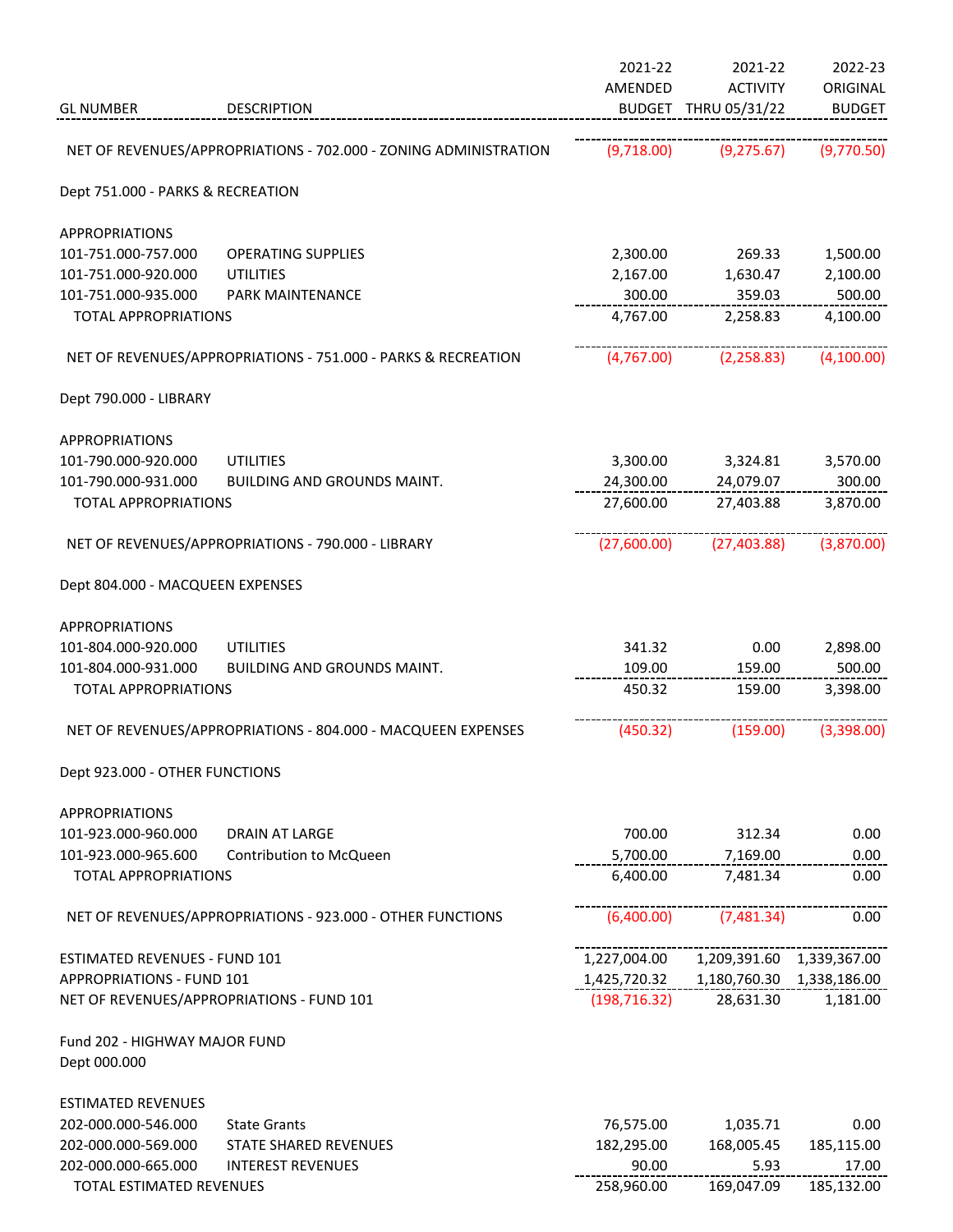|                                      |                                                                      | 2021-22       | 2021-22              | 2022-23       |
|--------------------------------------|----------------------------------------------------------------------|---------------|----------------------|---------------|
|                                      |                                                                      | AMENDED       | <b>ACTIVITY</b>      | ORIGINAL      |
| <b>GL NUMBER</b>                     | <b>DESCRIPTION</b>                                                   |               | BUDGET THRU 05/31/22 | <b>BUDGET</b> |
|                                      |                                                                      |               |                      |               |
|                                      | NET OF REVENUES/APPROPRIATIONS - 000.000 -                           | 258,960.00    | 169,047.09           | 185,132.00    |
|                                      | Dept 463.000 - ROAD AND STREET EXPENDITURES                          |               |                      |               |
| <b>APPROPRIATIONS</b>                |                                                                      |               |                      |               |
| 202-463.000-702.000                  | <b>SALARIES</b>                                                      | 19,250.00     | 10,566.29            | 22,795.00     |
| 202-463.000-702.100                  | WINTER MAINTENANCE SALARIES                                          | 6,700.00      | 5,058.32             | 7,566.00      |
| 202-463.000-715.000                  | <b>EMPLOYERS SOCIAL SECURITY</b>                                     | 1,985.00      | 1,195.22             | 2,430.00      |
| 202-463.000-716.000                  | EMPLOYERS HOSPITAL. INS. EXP.                                        | 9,095.00      | 6,349.22             | 10,050.00     |
| 202-463.000-718.000                  | <b>EMPLOYERS RETIREMENT CONTRIBU</b>                                 | 1,298.00      | 612.67               | 1,518.00      |
| 202-463.000-718.001                  | <b>DISABILITY INSURANCE</b>                                          | 50.00         | 24.17                | 50.00         |
| 202-463.000-723.100                  | <b>OPEB EXPENSE</b>                                                  | 5,076.00      | 5,076.00             | 5,076.00      |
| 202-463.000-724.000                  | <b>UNEMPLOYMENT TAX</b>                                              | 10.00         | 3.42                 | 6.00          |
| 202-463.000-757.000                  | <b>OPERATING SUPPLIES</b>                                            | 400.00        | 54.52                | 400.00        |
| 202-463.000-767.000                  | <b>TRAFFIC CONTROL SIGNS</b>                                         | 500.00        | 393.18               | 500.00        |
| 202-463.000-784.000                  | WINTER MAINTENANCE SUPPLIES                                          | 4,500.00      | 2,535.42             | 5,500.00      |
| 202-463.000-800.000                  | <b>CONTRACTED SERVICES</b>                                           | 3,000.00      | 912.50               | 2,000.00      |
| 202-463.000-808.000                  | <b>INDEPENDENT AUDIT</b>                                             | 833.00        | 833.00               | 875.00        |
| 202-463.000-930.000                  | STREET REPAIRS AND MAINTENANC                                        | 7,000.00      | 4,282.40             | 7,000.00      |
| 202-463.000-931.100                  | TREE MAINTENANCE                                                     | 1,000.00      | 191.12               | 1,000.00      |
| 202-463.000-943.000                  | EQUIPT. RENT TO MOTOR POOL                                           | 20,000.00     | 15,000.00            | 20,000.00     |
| 202-463.000-946.000                  | OFFICE EQUIPMENT RENT                                                | 3,125.00      | 2,343.75             | 3,125.00      |
| 202-463.000-958.200                  | <b>SAFETY SUPPLIES &amp; TRAINING</b>                                | 250.00        | 212.50               | 250.00        |
| 202-463.000-965.200                  | TO HIGHWAY LOCAL                                                     | 80,000.00     | 60,000.00            | 60,000.00     |
| 202-463.000-970.000                  | <b>CAPITAL OUTLAY</b>                                                | 224,000.00    | 10,846.90            | 80,000.00     |
| <b>TOTAL APPROPRIATIONS</b>          |                                                                      | 388,072.00    | 126,490.60           | 230,141.00    |
|                                      |                                                                      |               |                      |               |
|                                      | NET OF REVENUES/APPROPRIATIONS - 463.000 - ROAD AND STREET EXPENDITU | (388,072.00)  | (126, 490.60)        | (230, 141.00) |
| <b>ESTIMATED REVENUES - FUND 202</b> |                                                                      | 258,960.00    | 169,047.09           | 185,132.00    |
| <b>APPROPRIATIONS - FUND 202</b>     |                                                                      | 388,072.00    | 126,490.60           | 230,141.00    |
|                                      | NET OF REVENUES/APPROPRIATIONS - FUND 202                            | (129, 112.00) | 42,556.49            | (45,009.00)   |
| Fund 203 - HIGHWAY LOCAL FUND        |                                                                      |               |                      |               |
| Dept 000.000                         |                                                                      |               |                      |               |
| <b>ESTIMATED REVENUES</b>            |                                                                      |               |                      |               |
| 203-000.000-546.000                  | <b>State Grants</b>                                                  | 94,662.00     | 847.40               | 0.00          |
| 203-000.000-569.000                  | <b>STATE SHARED REVENUES</b>                                         | 76,665.00     | 70,782.18            | 78,164.00     |
| 203-000.000-569.001                  | <b>MICHIGAN ROADS</b>                                                | 0.00          | 0.00                 | 0.00          |
| 203-000.000-665.000                  | <b>INTEREST REVENUES</b>                                             | 0.00          | 10.66                | 25.00         |
| 203-000.000-676.030                  | REIMB. FOR EXPENSES                                                  | 0.00          | 29.99                | 0.00          |
| 203-000.000-680.030                  | <b>CONTRIBUTIONS FROM H/M</b>                                        | 80,000.00     | 60,000.00            | 60,000.00     |
| <b>TOTAL ESTIMATED REVENUES</b>      |                                                                      | 251,327.00    | 131,670.23           | 138,189.00    |
|                                      | NET OF REVENUES/APPROPRIATIONS - 000.000 -                           | 251,327.00    | 131,670.23           | 138,189.00    |
|                                      | Dept 463.000 - ROAD AND STREET EXPENDITURES                          |               |                      |               |
| ,,,,,,,,,                            |                                                                      |               |                      |               |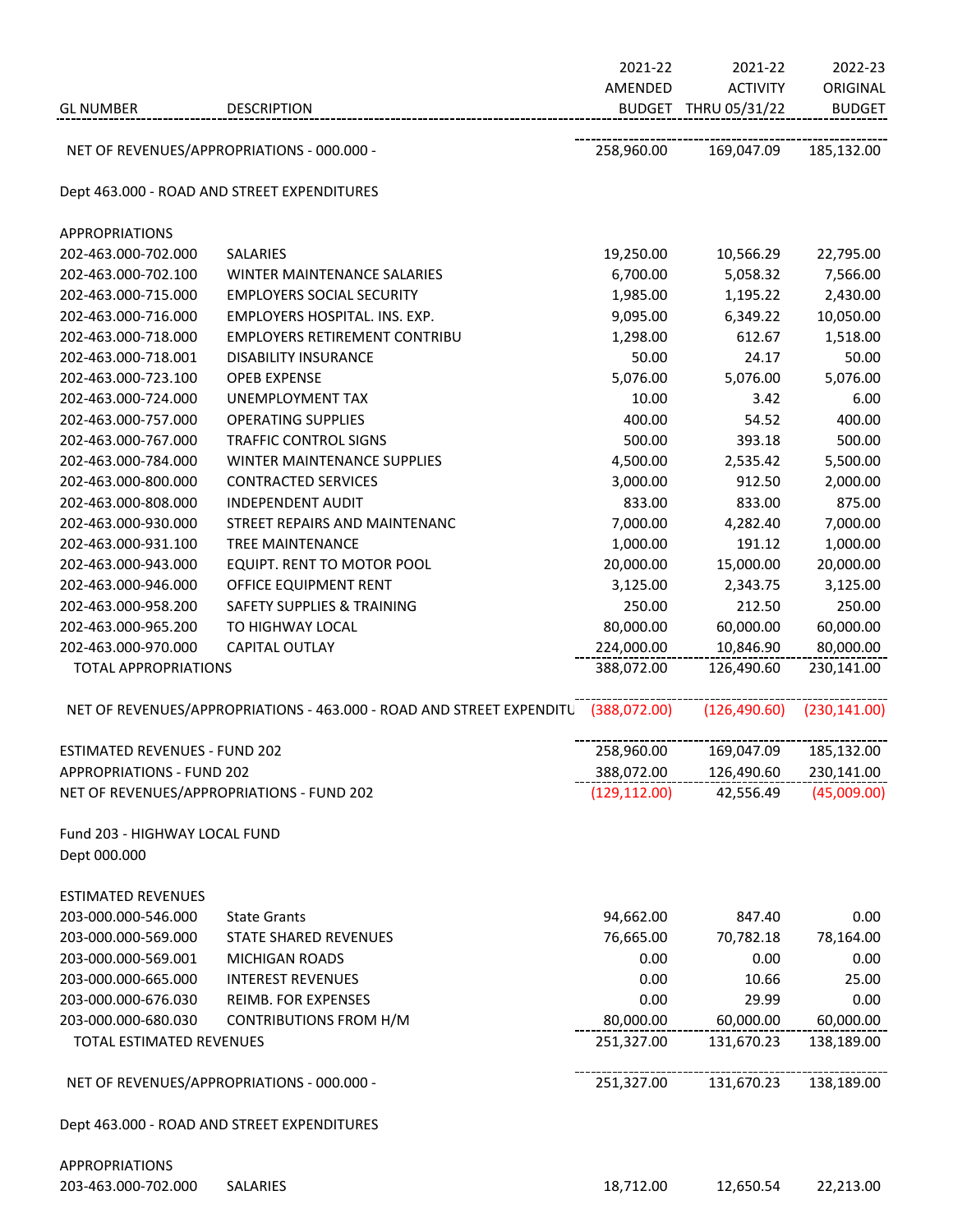|                                           |                                                                      | 2021-22      | 2021-22              | 2022-23       |
|-------------------------------------------|----------------------------------------------------------------------|--------------|----------------------|---------------|
|                                           |                                                                      | AMENDED      | <b>ACTIVITY</b>      | ORIGINAL      |
| <b>GL NUMBER</b>                          | <b>DESCRIPTION</b>                                                   |              | BUDGET THRU 05/31/22 | <b>BUDGET</b> |
| 203-463.000-702.100                       | <b>WINTER MAINTENANCE SALARIES</b>                                   | 6,310.00     | 4,850.46             | 7,130.00      |
| 203-463.000-715.000                       | <b>EMPLOYERS SOCIAL SECURITY</b>                                     | 1,914.00     | 1,338.73             | 2,347.00      |
| 203-463.000-716.000                       | EMPLOYERS HOSPITAL. INS. EXP.                                        | 9,095.00     | 6,349.22             | 10,050.00     |
| 203-463.000-718.000                       | <b>EMPLOYERS RETIREMENT CONTRIBU</b>                                 | 936.00       | 585.79               | 1,467.00      |
| 203-463.000-718.001                       | <b>DISABILITY INSURANCE</b>                                          | 50.00        | 22.77                | 50.00         |
| 203-463.000-723.100                       | <b>OPEB EXPENSE</b>                                                  | 5,076.00     | 5,076.00             | 5,076.00      |
| 203-463.000-724.000                       | UNEMPLOYMENT TAX                                                     | 20.00        | 3.95                 | 6.00          |
| 203-463.000-757.000                       | <b>OPERATING SUPPLIES</b>                                            | 300.00       | 64.79                | 300.00        |
| 203-463.000-767.000                       | <b>TRAFFIC CONTROL SIGNS</b>                                         | 200.00       | 287.39               | 500.00        |
| 203-463.000-784.000                       | WINTER MAINTENANCE SUPPLIES                                          | 4,500.00     | 2,535.43             | 5,500.00      |
| 203-463.000-800.000                       | <b>CONTRACTED SERVICES</b>                                           | 1,000.00     | 912.50               | 1,000.00      |
| 203-463.000-808.000                       | <b>INDEPENDENT AUDIT</b>                                             | 833.00       | 833.00               | 875.00        |
| 203-463.000-930.000                       | STREET REPAIRS AND MAINTENANC                                        | 7,000.00     | 5,218.75             | 7,000.00      |
| 203-463.000-931.100                       | <b>TREE MAINTENANCE</b>                                              | 1,000.00     | 341.12               | 1,000.00      |
| 203-463.000-943.000                       | EQUIPT. RENT TO MOTOR POOL                                           | 17,500.00    | 13,125.00            | 17,500.00     |
| 203-463.000-946.000                       | OFFICE EQUIPMENT RENT                                                | 3,125.00     | 2,343.75             | 3,125.00      |
| 203-463.000-958.200                       | <b>SAFETY SUPPLIES &amp; TRAINING</b>                                | 250.00       | 212.50               | 250.00        |
| 203-463.000-970.000                       | <b>CAPITAL OUTLAY</b>                                                | 245,600.00   | (990.00)             | 100,000.00    |
| <b>TOTAL APPROPRIATIONS</b>               |                                                                      | 323,421.00   | 55,761.69            | 185,389.00    |
|                                           | NET OF REVENUES/APPROPRIATIONS - 463.000 - ROAD AND STREET EXPENDITU | (323,421.00) | (55, 761.69)         | (185, 389.00) |
| <b>ESTIMATED REVENUES - FUND 203</b>      |                                                                      | 251,327.00   | 131,670.23           | 138,189.00    |
| <b>APPROPRIATIONS - FUND 203</b>          |                                                                      | 323,421.00   | 55,761.69            | 185,389.00    |
| NET OF REVENUES/APPROPRIATIONS - FUND 203 |                                                                      | (72,094.00)  | 75,908.54            | (47, 200.00)  |
| Fund 208 - PARKS FUND<br>Dept 000.000     |                                                                      |              |                      |               |
| <b>ESTIMATED REVENUES</b>                 |                                                                      |              |                      |               |
| 208-000.000-665.000                       | <b>INTEREST REVENUES</b>                                             | 10.00        | 0.00                 | 0.00          |
| 208-000.000-674.000                       | <b>DONATIONS</b>                                                     | 0.00         | 12,726.45            | 0.00          |
| 208-000.000-675.000                       | <b>RENTAL REVENUES</b>                                               | 450.00       | 680.00               | 400.00        |
| TOTAL ESTIMATED REVENUES                  |                                                                      | 460.00       | 13,406.45            | 400.00        |
|                                           | NET OF REVENUES/APPROPRIATIONS - 000.000 -                           | 460.00       | 13,406.45            | 400.00        |
| Dept 753.000 - PARK EXPENDITURES          |                                                                      |              |                      |               |
| <b>APPROPRIATIONS</b>                     |                                                                      |              |                      |               |
| 208-753.000-757.000                       | <b>OPERATING SUPPLIES</b>                                            | 7,500.00     | 1,251.57             | 6,000.00      |
| <b>TOTAL APPROPRIATIONS</b>               |                                                                      | 7,500.00     | 1,251.57             | 6,000.00      |
|                                           | NET OF REVENUES/APPROPRIATIONS - 753.000 - PARK EXPENDITURES         | (7,500.00)   | (1,251.57)           | (6,000.00)    |
| <b>ESTIMATED REVENUES - FUND 208</b>      |                                                                      | 460.00       | 13,406.45            | 400.00        |
| <b>APPROPRIATIONS - FUND 208</b>          |                                                                      | 7,500.00     | 1,251.57             | 6,000.00      |
| NET OF REVENUES/APPROPRIATIONS - FUND 208 |                                                                      | (7,040.00)   | 12,154.88            | (5,600.00)    |
|                                           |                                                                      |              |                      |               |

Fund 265 - DRUG LAW ENFORCEMENT FUND Dept 000.000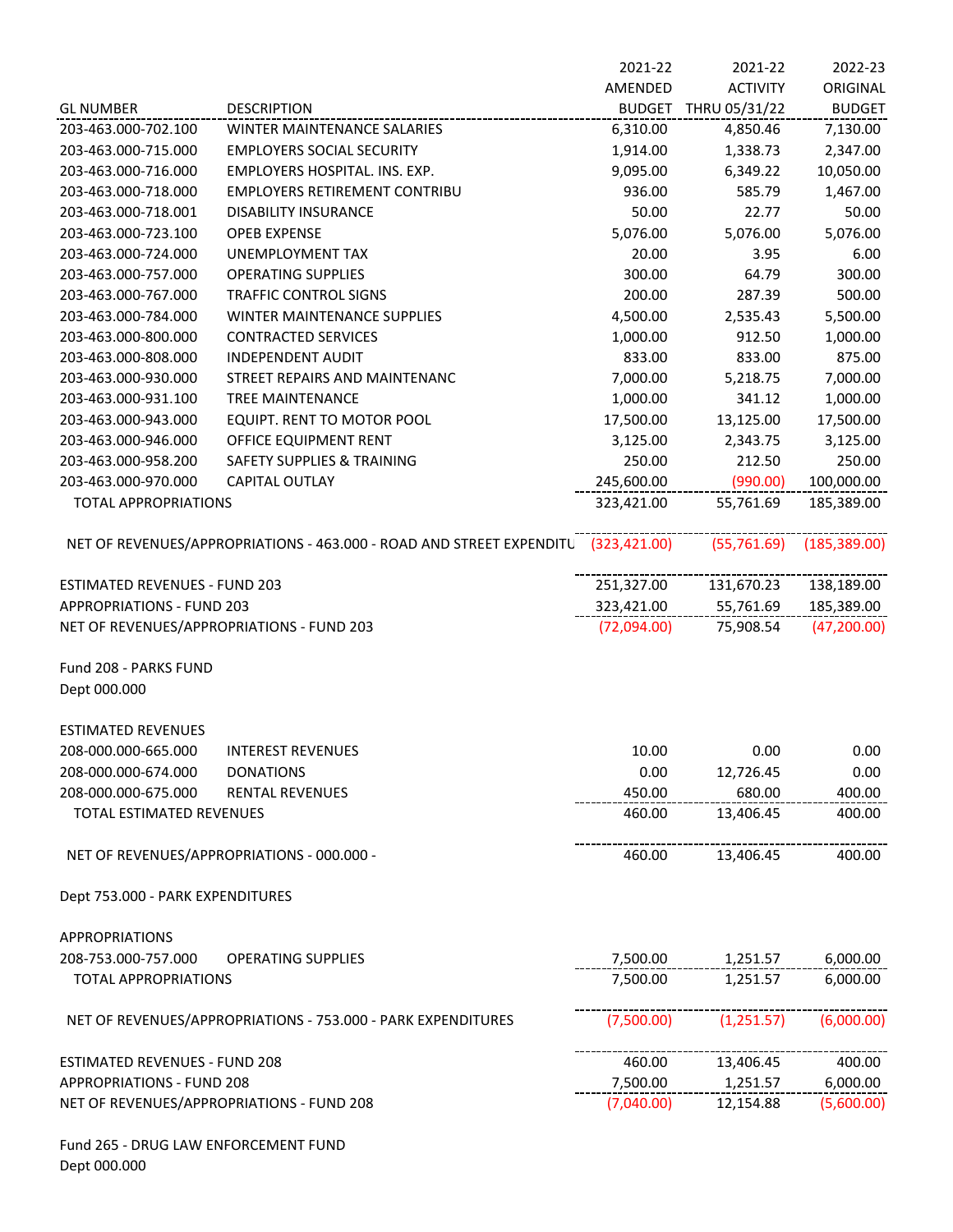|                                           |                                                              | 2021-22    | 2021-22              | 2022-23       |
|-------------------------------------------|--------------------------------------------------------------|------------|----------------------|---------------|
|                                           |                                                              | AMENDED    | <b>ACTIVITY</b>      | ORIGINAL      |
| <b>GL NUMBER</b>                          | <b>DESCRIPTION</b>                                           |            | BUDGET THRU 05/31/22 | <b>BUDGET</b> |
| <b>ESTIMATED REVENUES</b>                 |                                                              |            |                      |               |
| 265-000.000-680.100                       | <b>Other Funds</b>                                           | 0.00       | 1,224.00             | 0.00          |
| TOTAL ESTIMATED REVENUES                  |                                                              | 0.00       | 1,224.00             | 0.00          |
|                                           |                                                              |            |                      |               |
|                                           | NET OF REVENUES/APPROPRIATIONS - 000.000 -                   | 0.00       | 1,224.00             | 0.00          |
| Dept 306.000 - LAW ENFORCEMENT            |                                                              |            |                      |               |
| <b>APPROPRIATIONS</b>                     |                                                              |            |                      |               |
| 265-306.000-757.000                       | <b>OPERATING SUPPLIES</b>                                    | 1,500.00   | 0.00                 | 1,500.00      |
| <b>TOTAL APPROPRIATIONS</b>               |                                                              | 1,500.00   | 0.00                 | 1,500.00      |
|                                           |                                                              |            |                      |               |
|                                           | NET OF REVENUES/APPROPRIATIONS - 306.000 - LAW ENFORCEMENT   | (1,500.00) | 0.00                 | (1,500.00)    |
| <b>ESTIMATED REVENUES - FUND 265</b>      |                                                              | 0.00       | 1,224.00             | 0.00          |
| <b>APPROPRIATIONS - FUND 265</b>          |                                                              | 1,500.00   | 0.00                 | 1,500.00      |
|                                           | NET OF REVENUES/APPROPRIATIONS - FUND 265                    | (1,500.00) | 1,224.00             | (1,500.00)    |
| Fund 270 - MACQUEEN HOUSE<br>Dept 000.000 |                                                              |            |                      |               |
|                                           |                                                              |            |                      |               |
| <b>ESTIMATED REVENUES</b>                 |                                                              |            |                      |               |
| 270-000.000-674.000                       | <b>DONATIONS</b>                                             | 0.00       | 1,925.00             | 500.00        |
| 270-000.000-680.040                       | DUE FROM GENERAL                                             | 0.00       | 7,169.00             | 0.00          |
| TOTAL ESTIMATED REVENUES                  |                                                              | 0.00       | 9,094.00             | 500.00        |
|                                           | NET OF REVENUES/APPROPRIATIONS - 000.000 -                   | 0.00       | 9,094.00             | 500.00        |
| Dept 804.000 - MACQUEEN EXPENSES          |                                                              |            |                      |               |
| <b>APPROPRIATIONS</b>                     |                                                              |            |                      |               |
| 270-804.000-920.000                       | <b>UTILITIES</b>                                             | 2,327.68   | 2,251.12             | 0.00          |
| 270-804.000-931.000                       | <b>BUILDING AND GROUNDS MAINT.</b>                           | 91.00      | 2,865.47             | 1,600.00      |
| 270-804.000-970.000                       | <b>CAPITAL OUTLAY</b>                                        | 5,000.00   | 5,239.15             | 3,540.00      |
| <b>TOTAL APPROPRIATIONS</b>               |                                                              | 7,418.68   | 10,355.74            | 5,140.00      |
|                                           | NET OF REVENUES/APPROPRIATIONS - 804.000 - MACQUEEN EXPENSES | (7,418.68) | (10, 355.74)         | (5, 140.00)   |
| <b>ESTIMATED REVENUES - FUND 270</b>      |                                                              | 0.00       | 9,094.00             | 500.00        |
| <b>APPROPRIATIONS - FUND 270</b>          |                                                              | 7,418.68   | 10,355.74            | 5,140.00      |
|                                           | NET OF REVENUES/APPROPRIATIONS - FUND 270                    | (7,418.68) | (1,261.74)           | (4,640.00)    |
| Fund 590 - SEWER FUND                     |                                                              |            |                      |               |
| Dept 000.000                              |                                                              |            |                      |               |
| <b>ESTIMATED REVENUES</b>                 |                                                              |            |                      |               |
| 590-000.000-610.000                       | <b>RETURN CHECK CHARGE</b>                                   | 0.00       | 20.00                | 0.00          |
| 590-000.000-618.000                       | <b>BILLINGS</b>                                              | 513,964.00 | 474,613.46           | 526,450.00    |
| 590-000.000-619.000                       | PENALTY BILLINGS                                             | 9,548.00   | 6,822.54             | 7,500.00      |
| 590-000.000-620.000                       | <b>CONNECTION CHARGES &amp; TAPS</b>                         | 23,785.00  | 40,742.40            | 19,500.00     |
| 590-000.000-630.000                       | <b>PERMITS</b>                                               | 175.00     | 550.00               | 125.00        |
| 590-000.000-665.000                       | <b>INTEREST REVENUES</b>                                     | 3,010.00   | 1,655.61             | 2,000.00      |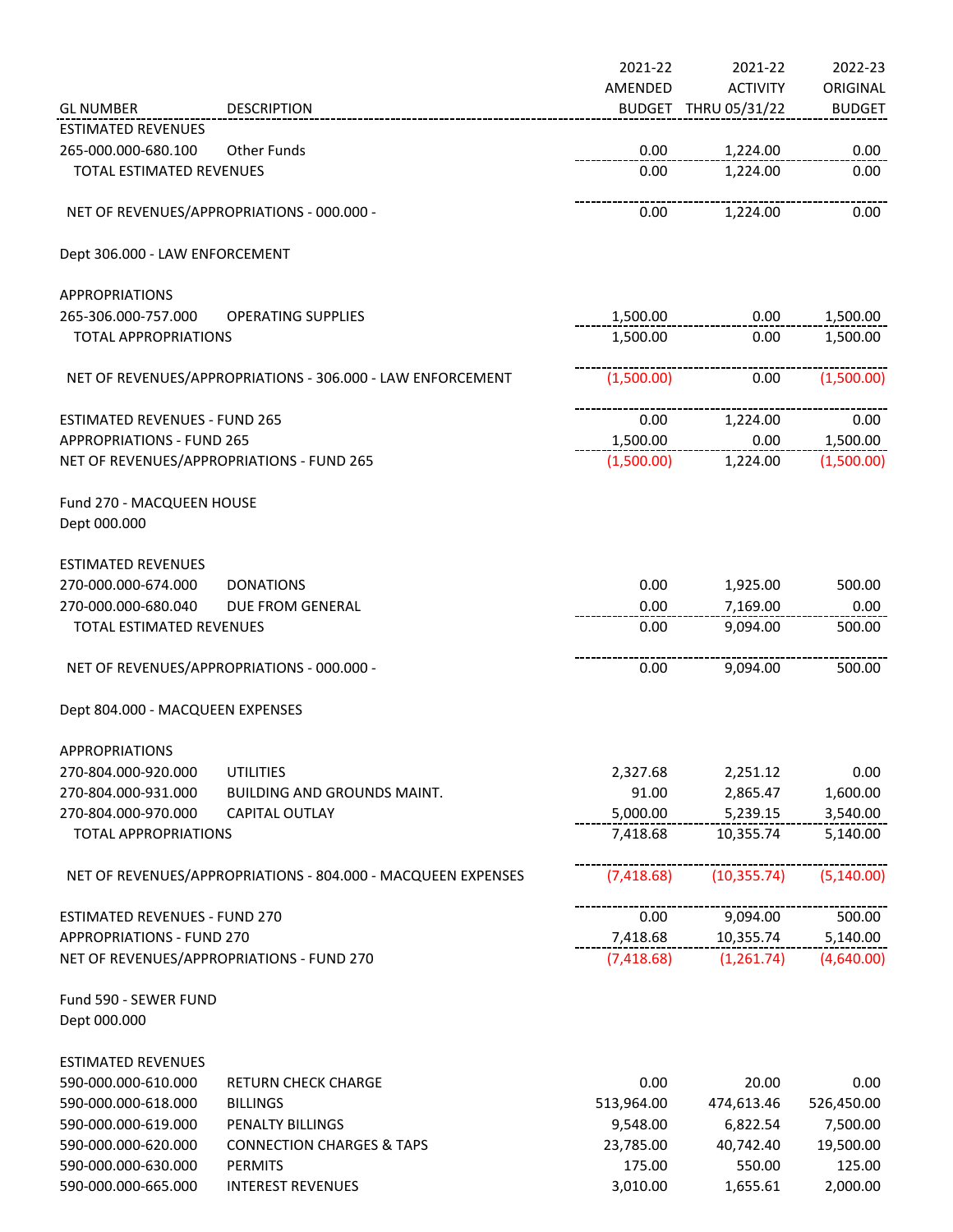|                                          |                                                                                  | 2021-22       | 2021-22         | 2022-23       |
|------------------------------------------|----------------------------------------------------------------------------------|---------------|-----------------|---------------|
|                                          |                                                                                  | AMENDED       | <b>ACTIVITY</b> | ORIGINAL      |
| <b>GL NUMBER</b>                         | <b>DESCRIPTION</b>                                                               | <b>BUDGET</b> | THRU 05/31/22   | <b>BUDGET</b> |
| 590-000.000-676.030                      | <b>REIMB. FOR EXPENSES</b>                                                       | 7,000.00      | 0.00            | 0.00          |
| TOTAL ESTIMATED REVENUES                 |                                                                                  | 557,482.00    | 524,404.01      | 555,575.00    |
|                                          |                                                                                  |               |                 |               |
|                                          | NET OF REVENUES/APPROPRIATIONS - 000.000 -                                       | 557,482.00    | 524,404.01      | 555,575.00    |
|                                          | Dept 536.000 - SEWER &/OR WATER EXPENDITURES                                     |               |                 |               |
| <b>APPROPRIATIONS</b>                    |                                                                                  |               |                 |               |
| 590-536.000-702.000                      | SALARIES                                                                         | 83,100.00     | 82,669.48       | 91,810.00     |
| 590-536.000-702.001                      | <b>CLERKS SALARY</b>                                                             | 5,500.00      | 5,537.14        | 6,200.00      |
| 590-536.000-702.002                      | <b>TREASURERS SALARY</b>                                                         | 5,873.00      | 9,268.70        | 8,178.00      |
| 590-536.000-702.300                      | <b>CLERICAL SALARIES</b>                                                         | 25,100.00     | 31,467.78       | 14,490.00     |
| 590-536.000-715.000                      | <b>EMPLOYERS SOCIAL SECURITY</b>                                                 | 9,147.00      | 10,078.39       | 9,655.00      |
| 590-536.000-716.000                      | EMPLOYERS HOSPITAL. INS. EXP.                                                    | 25,836.00     | 20,001.56       | 20,600.00     |
| 590-536.000-718.000                      | <b>EMPLOYERS RETIREMENT CONTRIBU</b>                                             | 5,979.00      | 4,681.16        | 6,035.00      |
| 590-536.000-718.001                      | <b>DISABILITY INSURANCE</b>                                                      | 225.00        | 214.71          | 280.00        |
| 590-536.000-723.100                      | <b>OPEB EXPENSE</b>                                                              | 10,140.00     | 10,140.00       | 10,140.00     |
| 590-536.000-724.000                      | <b>UNEMPLOYMENT TAX</b>                                                          | 40.00         | 24.00           | 60.00         |
| 590-536.000-725.000                      | <b>WORKER'S COMPENSATION</b>                                                     | 1,100.00      | 969.12          | 1,600.00      |
| 590-536.000-757.000                      | <b>OPERATING SUPPLIES</b>                                                        | 3,000.00      | 2,690.89        | 3,000.00      |
| 590-536.000-768.010                      | UNIFORM CLEANING                                                                 | 1,200.00      | 934.88          | 1,400.00      |
| 590-536.000-769.000                      | <b>TESTS</b>                                                                     | 5,000.00      | 1,620.00        | 5,000.00      |
| 590-536.000-769.010                      | <b>CHEMICALS</b>                                                                 | 20,000.00     | 18,933.54       | 22,000.00     |
| 590-536.000-800.000                      | <b>CONTRACTED SERVICES</b>                                                       | 8,000.00      | 5,787.02        | 8,000.00      |
| 590-536.000-808.000                      | <b>INDEPENDENT AUDIT</b>                                                         | 3,689.00      | 3,689.00        | 3,875.00      |
| 590-536.000-817.000                      | <b>CONSULTING FEES</b>                                                           | 500.00        | 0.00            | 500.00        |
| 590-536.000-829.000                      | <b>MEMBERSHIP &amp; DUES</b>                                                     | 1,000.00      | 960.88          | 1,200.00      |
| 590-536.000-831.000                      | <b>BANK CHARGES</b>                                                              | 35.00         | 141.25          | 200.00        |
| 590-536.000-853.000                      | <b>TELEPHONE</b>                                                                 | 1,200.00      | 703.10          | 840.00        |
| 590-536.000-920.000                      | <b>UTILITIES</b>                                                                 | 11,194.00     | 12,401.60       | 14,000.00     |
| 590-536.000-933.000                      | <b>EQUIPMENT MAINTENANCE</b>                                                     | 8,000.00      | 862.56          | 8,000.00      |
| 590-536.000-936.000                      | <b>SYSTEM MAINT</b>                                                              | 20,000.00     | 11,586.48       | 20,000.00     |
| 590-536.000-942.000                      | <b>BUILDING RENTAL TO GENERAL</b>                                                | 20,000.00     | 15,000.00       | 20,000.00     |
| 590-536.000-943.000                      | EQUIPT. RENT TO MOTOR POOL                                                       | 25,000.00     | 18,750.00       | 20,000.00     |
| 590-536.000-945.000                      | <b>SYSTEM PERMITS</b>                                                            | 1,700.00      | 400.00          | 1,700.00      |
| 590-536.000-946.000                      | OFFICE EQUIPMENT RENT                                                            | 2,500.00      | 1,875.00        | 2,500.00      |
| 590-536.000-958.100                      | SEMINARS AND TRAINING                                                            | 900.00        | 320.00          | 900.00        |
| 590-536.000-958.200                      | <b>SAFETY SUPPLIES &amp; TRAINING</b>                                            | 300.00        | 178.00          | 300.00        |
| 590-536.000-965.001                      | REIMB. TO GF ADMIN. EXPENSE                                                      | 5,000.00      | 3,750.00        | 5,000.00      |
| 590-536.000-970.000                      | <b>CAPITAL OUTLAY</b>                                                            | 70,000.00     | 58,093.00       | 50,000.00     |
| <b>TOTAL APPROPRIATIONS</b>              |                                                                                  | 380,258.00    | 333,729.24      | 357,463.00    |
|                                          | NET OF REVENUES/APPROPRIATIONS - 536.000 - SEWER &/OR WATER EXPENDI (380,258.00) |               | (333, 729.24)   | (357, 463.00) |
| Dept 537.000 - NON OPERATING EXPENDITURE |                                                                                  |               |                 |               |
|                                          |                                                                                  |               |                 |               |
| <b>APPROPRIATIONS</b>                    |                                                                                  |               |                 |               |
| 590-537.000-991.002                      | 1989 BOND PRINC. PMT.(510,000                                                    | 135,000.00    | 0.00            | 0.00          |
| 590-537.000-991.003                      | 2011 BOND PRINC. PMT                                                             | 0.00          | 135,000.00      | 140,000.00    |
| 590-537.000-993.005                      | 2011 BOND INT. PMTS                                                              | 39,459.00     | 37,834.22       | 36,147.00     |
| <b>TOTAL APPROPRIATIONS</b>              |                                                                                  | 174,459.00    | 172,834.22      | 176,147.00    |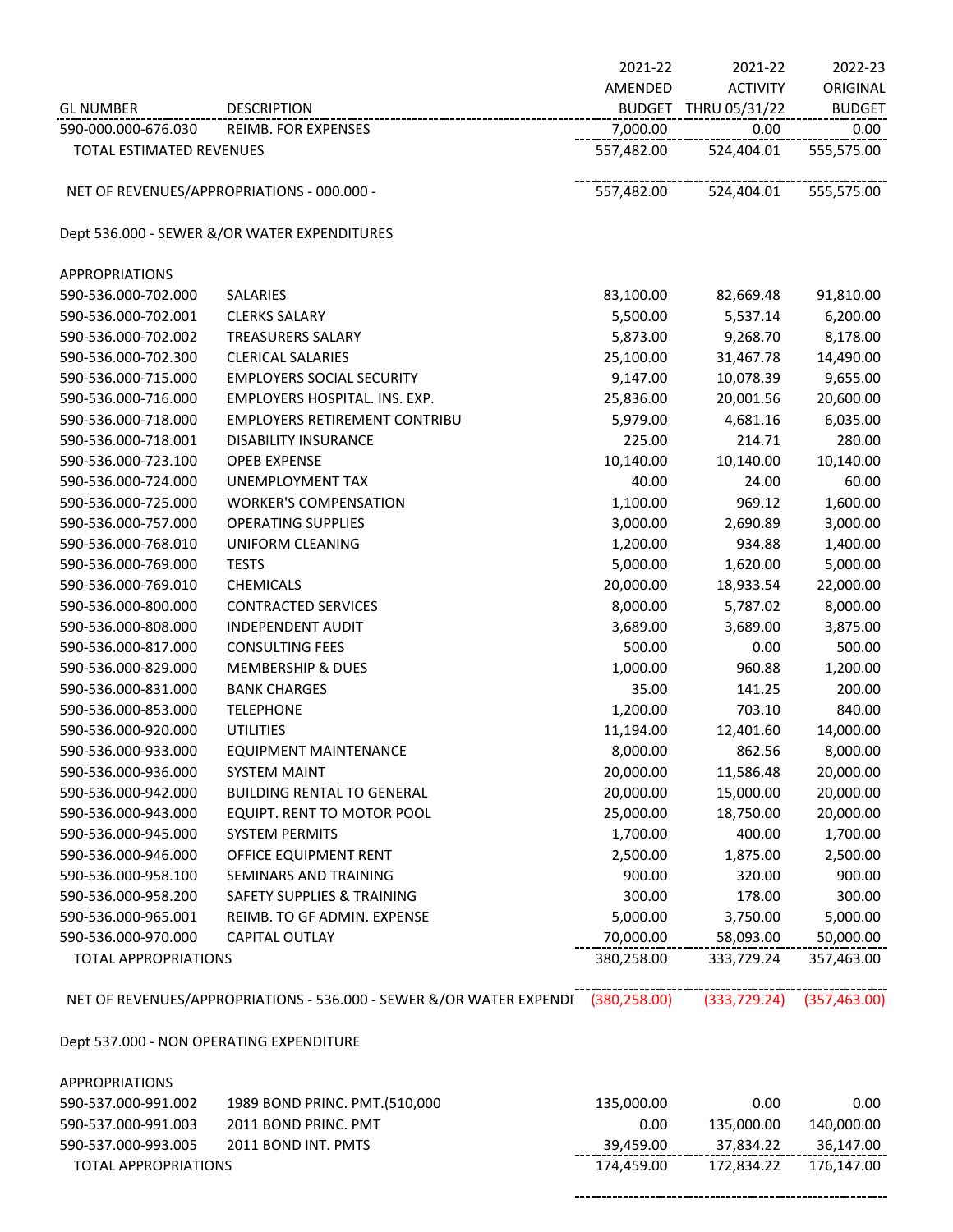|                                      |                                                                     | 2021-22       | 2021-22              | 2022-23       |
|--------------------------------------|---------------------------------------------------------------------|---------------|----------------------|---------------|
|                                      |                                                                     | AMENDED       | <b>ACTIVITY</b>      | ORIGINAL      |
| <b>GL NUMBER</b>                     | <b>DESCRIPTION</b>                                                  |               | BUDGET THRU 05/31/22 | <b>BUDGET</b> |
|                                      | NET OF REVENUES/APPROPRIATIONS - 537.000 - NON OPERATING EXPENDITUR | (174, 459.00) | (172, 834.22)        | (176, 147.00) |
|                                      |                                                                     |               |                      |               |
| <b>ESTIMATED REVENUES - FUND 590</b> |                                                                     | 557,482.00    | 524,404.01           | 555,575.00    |
| <b>APPROPRIATIONS - FUND 590</b>     |                                                                     | 554,717.00    | 506,563.46           | 533,610.00    |
|                                      | NET OF REVENUES/APPROPRIATIONS - FUND 590                           | 2,765.00      | 17,840.55            | 21,965.00     |
| Fund 591 - WATER FUND                |                                                                     |               |                      |               |
| Dept 000.000                         |                                                                     |               |                      |               |
| <b>ESTIMATED REVENUES</b>            |                                                                     |               |                      |               |
| 591-000.000-546.000                  | <b>State Grants</b>                                                 | 205,000.00    | 109,924.05           | 0.00          |
| 591-000.000-618.000                  | <b>BILLINGS</b>                                                     | 394,766.00    | 360,114.85           | 397,435.00    |
| 591-000.000-619.000                  | PENALTY BILLINGS                                                    | 8,783.00      | 6,328.97             | 7,200.00      |
| 591-000.000-620.000                  | <b>CONNECTION CHARGES &amp; TAPS</b>                                | 17,742.00     | 33,820.50            | 14,500.00     |
| 591-000.000-620.002                  | <b>CHARGE FOR WATER METERS</b>                                      | 3,913.00      | 3,965.50             | 2,000.00      |
| 591-000.000-620.100                  | <b>HYDRANT RENTAL</b>                                               | 29,250.00     | 22,037.50            | 0.00          |
| 591-000.000-630.000                  | <b>PERMITS</b>                                                      | 3,110.00      | 300.00               | 1,300.00      |
| 591-000.000-665.000                  | <b>INTEREST REVENUES</b>                                            | 600.00        | 1,097.23             | 500.00        |
| TOTAL ESTIMATED REVENUES             |                                                                     | 663,164.00    | 537,588.60           | 422,935.00    |
|                                      |                                                                     |               |                      |               |
|                                      | NET OF REVENUES/APPROPRIATIONS - 000.000 -                          | 663,164.00    | 537,588.60           | 422,935.00    |
|                                      | Dept 536.000 - SEWER &/OR WATER EXPENDITURES                        |               |                      |               |
|                                      |                                                                     |               |                      |               |
| <b>APPROPRIATIONS</b>                |                                                                     |               |                      |               |
| 591-536.000-702.000                  | <b>SALARIES</b>                                                     | 46,700.00     | 41,444.88            | 63,807.00     |
| 591-536.000-702.001                  | <b>CLERKS SALARY</b>                                                | 5,500.00      | 5,537.56             | 6,200.00      |
| 591-536.000-702.002                  | <b>TREASURERS SALARY</b>                                            | 5,873.00      | 9,268.50             | 8,178.00      |
| 591-536.000-702.300                  | <b>CLERICAL SALARIES</b>                                            | 25,100.00     | 31,465.71            | 14,490.00     |
| 591-536.000-715.000                  | <b>EMPLOYERS SOCIAL SECURITY</b>                                    | 6,363.00      | 6,710.17             | 7,415.00      |
| 591-536.000-716.000                  | EMPLOYERS HOSPITAL. INS. EXP.                                       | 25,836.00     | 17,201.56            | 20,600.00     |
| 591-536.000-718.000                  | <b>EMPLOYERS RETIREMENT CONTRIBU</b>                                | 4,159.00      | 2,844.32             | 4,635.00      |
| 591-536.000-718.001                  | <b>DISABILITY INSURANCE</b>                                         | 200.00        | 143.22               | 200.00        |
| 591-536.000-723.100                  | <b>OPEB EXPENSE</b>                                                 | 10,140.00     | 10,140.00            | 10,140.00     |
| 591-536.000-724.000                  | UNEMPLOYMENT TAX                                                    | 50.00         | 15.91                | 23.00         |
| 591-536.000-725.000                  | <b>WORKER'S COMPENSATION</b>                                        | 1,500.00      | 1,049.88             | 1,725.00      |
| 591-536.000-757.000                  | <b>OPERATING SUPPLIES</b>                                           | 3,500.00      | 2,755.18             | 3,500.00      |
| 591-536.000-768.010                  | <b>UNIFORM CLEANING</b>                                             | 1,500.00      | 930.60               | 1,400.00      |
| 591-536.000-769.000                  | <b>TESTS</b>                                                        | 3,500.00      | 2,042.00             | 2,500.00      |
| 591-536.000-769.010                  | <b>CHEMICALS</b>                                                    | 3,500.00      | 2,693.04             | 3,500.00      |
| 591-536.000-800.000                  | <b>CONTRACTED SERVICES</b>                                          | 3,000.00      | 3,786.12             | 4,000.00      |
| 591-536.000-808.000                  | <b>INDEPENDENT AUDIT</b>                                            | 3,689.00      | 3,689.00             | 3,785.00      |
| 591-536.000-817.000                  | <b>CONSULTING FEES</b>                                              | 500.00        | 0.00                 | 500.00        |
| 591-536.000-829.000                  | <b>MEMBERSHIP &amp; DUES</b>                                        | 2,000.00      | 1,385.89             | 2,000.00      |
| 591-536.000-853.000                  | <b>TELEPHONE</b>                                                    | 1,000.00      | 703.02               | 1,000.00      |
| 591-536.000-920.000                  | <b>UTILITIES</b>                                                    |               |                      | 18,000.00     |
|                                      |                                                                     | 15,701.00     | 16,367.75            |               |
| 591-536.000-933.000                  | <b>EQUIPMENT MAINTENANCE</b>                                        | 21,000.00     | 14,979.87            | 21,000.00     |
| 591-536.000-936.000                  | <b>SYSTEM MAINT</b>                                                 | 17,500.00     | 12,244.66            | 17,500.00     |
| 591-536.000-936.010                  | <b>NEW WATER METERS</b>                                             | 3,500.00      | 3,909.45             | 4,500.00      |
| 591-536.000-943.000                  | EQUIPT. RENT TO MOTOR POOL                                          | 25,000.00     | 18,750.00            | 20,000.00     |
| 591-536.000-945.000                  | <b>SYSTEM PERMITS</b>                                               | 1,700.00      | 1,365.28             | 1,700.00      |
| 591-536.000-946.000                  | OFFICE EQUIPMENT RENT                                               | 2,500.00      | 1,875.00             | 2,500.00      |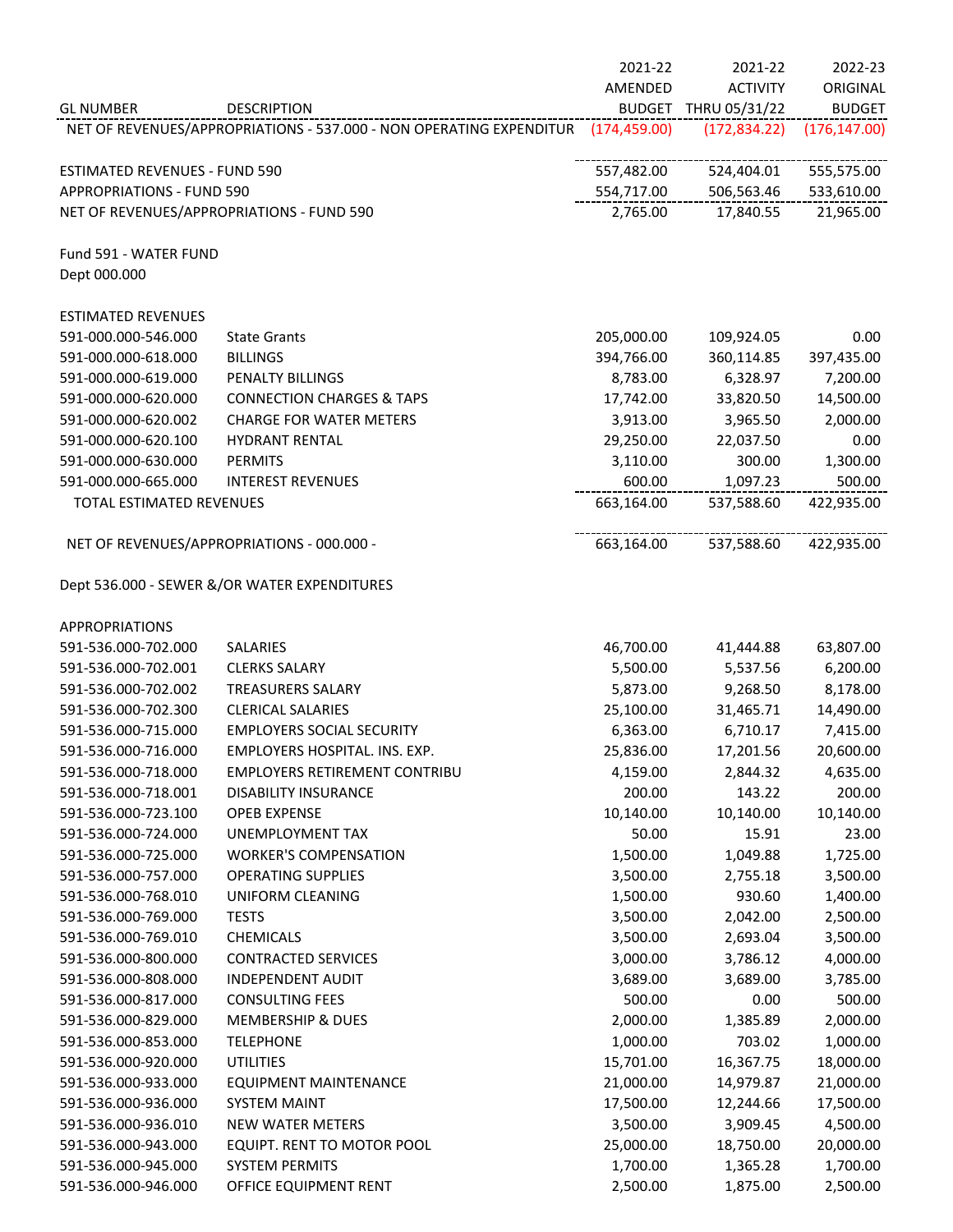|                                                                   |                                                                                  | 2021-22       | 2021-22         | 2022-23       |
|-------------------------------------------------------------------|----------------------------------------------------------------------------------|---------------|-----------------|---------------|
|                                                                   |                                                                                  | AMENDED       | <b>ACTIVITY</b> | ORIGINAL      |
| <b>GL NUMBER</b>                                                  | <b>DESCRIPTION</b>                                                               | <b>BUDGET</b> | THRU 05/31/22   | <b>BUDGET</b> |
| 591-536.000-958.100                                               | SEMINARS AND TRAINING                                                            | 1,000.00      | 600.00          | 1,000.00      |
| 591-536.000-958.200                                               | <b>SAFETY SUPPLIES &amp; TRAINING</b>                                            | 150.00        | 98.00           | 150.00        |
| 591-536.000-965.001                                               | REIMB. TO GF ADMIN. EXPENSE                                                      | 5,000.00      | 3,750.00        | 5,000.00      |
| 591-536.000-970.000                                               | <b>CAPITAL OUTLAY</b>                                                            | 42,000.00     | 19,539.34       | 55,000.00     |
| 591-536.000-970.100                                               | CAPITAL REPLACEMENT                                                              | 0.00          | 0.00            | 15,000.00     |
| 591-536.000-970.200                                               | <b>CAPITAL IMPROVEMENTS</b>                                                      | 350,000.00    | 8,002.36        | 7,000.00      |
| <b>TOTAL APPROPRIATIONS</b>                                       |                                                                                  | 638,661.00    | 245,288.27      | 327,948.00    |
|                                                                   |                                                                                  |               |                 |               |
|                                                                   | NET OF REVENUES/APPROPRIATIONS - 536.000 - SEWER &/OR WATER EXPENDI (638,661.00) |               | (245, 288.27)   | (327, 948.00) |
| Dept 537.000 - NON OPERATING EXPENDITURE                          |                                                                                  |               |                 |               |
| <b>APPROPRIATIONS</b>                                             |                                                                                  |               |                 |               |
| 591-537.000-991.006                                               | 2008 BOND PRINCIPAL PAYMENTS                                                     | 85,000.00     | 85,000.00       | 90,000.00     |
| 591-537.000-991.100                                               | 1982 BOND PRINCIPAL PAYMENTS                                                     | 30,000.00     | 30,000.00       | 0.00          |
| 591-537.000-993.006                                               | 1982 BOND INTEREST PAYMENTS                                                      | 1,500.00      | 750.00          | 0.00          |
| 591-537.000-993.007                                               | 2008 BOND INTEREST PAYMENT                                                       | 17,805.00     | 16,742.50       | 15,680.00     |
| 591-537.000-999.100                                               | <b>Land Contract Principal</b>                                                   | 0.00          | 0.00            | 9,647.00      |
| 591-537.000-999.200                                               | LAND CONTRACT Interest expense                                                   | 2,566.00      | 0.00            | 1,964.00      |
| <b>TOTAL APPROPRIATIONS</b>                                       |                                                                                  | 136,871.00    | 132,492.50      | 117,291.00    |
|                                                                   | NET OF REVENUES/APPROPRIATIONS - 537.000 - NON OPERATING EXPENDITUR (136,871.00) |               | (132, 492.50)   | (117, 291.00) |
| <b>ESTIMATED REVENUES - FUND 591</b>                              |                                                                                  | 663,164.00    | 537,588.60      | 422,935.00    |
| <b>APPROPRIATIONS - FUND 591</b>                                  |                                                                                  | 775,532.00    | 377,780.77      | 445,239.00    |
|                                                                   | NET OF REVENUES/APPROPRIATIONS - FUND 591                                        | (112, 368.00) | 159,807.83      | (22, 304.00)  |
| Fund 631 - CITY HALL BUILDING FUND<br>Dept 000.000                |                                                                                  |               |                 |               |
| ESTIMATED REVENUES                                                |                                                                                  |               |                 |               |
| 631-000.000-665.000                                               | <b>INTEREST REVENUES</b>                                                         | 0.00          | 0.69            | 2.00          |
| 631-000.000-675.000                                               | <b>RENTAL REVENUES</b>                                                           | 0.00          | 4,725.00        | 3,500.00      |
| 631-000.000-675.010                                               | <b>HALL/PARK DEPOSIT</b>                                                         | 0.00          | 200.00          | 0.00          |
| TOTAL ESTIMATED REVENUES                                          |                                                                                  | 0.00          | 4,925.69        | 3,502.00      |
|                                                                   | NET OF REVENUES/APPROPRIATIONS - 000.000 -                                       | 0.00          | 4,925.69        | 3,502.00      |
|                                                                   |                                                                                  |               |                 |               |
| Dept 900.000 - CITY HALL EXPENDITURES                             |                                                                                  |               |                 |               |
| <b>APPROPRIATIONS</b>                                             |                                                                                  |               |                 |               |
| 631-900.000-757.000                                               | <b>OPERATING SUPPLIES</b>                                                        | 500.00        | 781.20          | 750.00        |
| 631-900.000-931.000                                               | BUILDING AND GROUNDS MAINT.                                                      | 1,000.00      | 522.50          | 1,000.00      |
| <b>TOTAL APPROPRIATIONS</b>                                       |                                                                                  | 1,500.00      | 1,303.70        | 1,750.00      |
| NET OF REVENUES/APPROPRIATIONS - 900.000 - CITY HALL EXPENDITURES |                                                                                  | (1,500.00)    | (1,303.70)      | (1,750.00)    |
| ESTIMATED REVENUES - FUND 631                                     |                                                                                  | 0.00          | 4,925.69        | 3,502.00      |
| <b>APPROPRIATIONS - FUND 631</b>                                  |                                                                                  | 1,500.00      | 1,303.70        | 1,750.00      |
| NET OF REVENUES/APPROPRIATIONS - FUND 631                         |                                                                                  |               |                 |               |
|                                                                   |                                                                                  | (1,500.00)    | 3,621.99        | 1,752.00      |

Fund 661 - MOTOR POOL FUND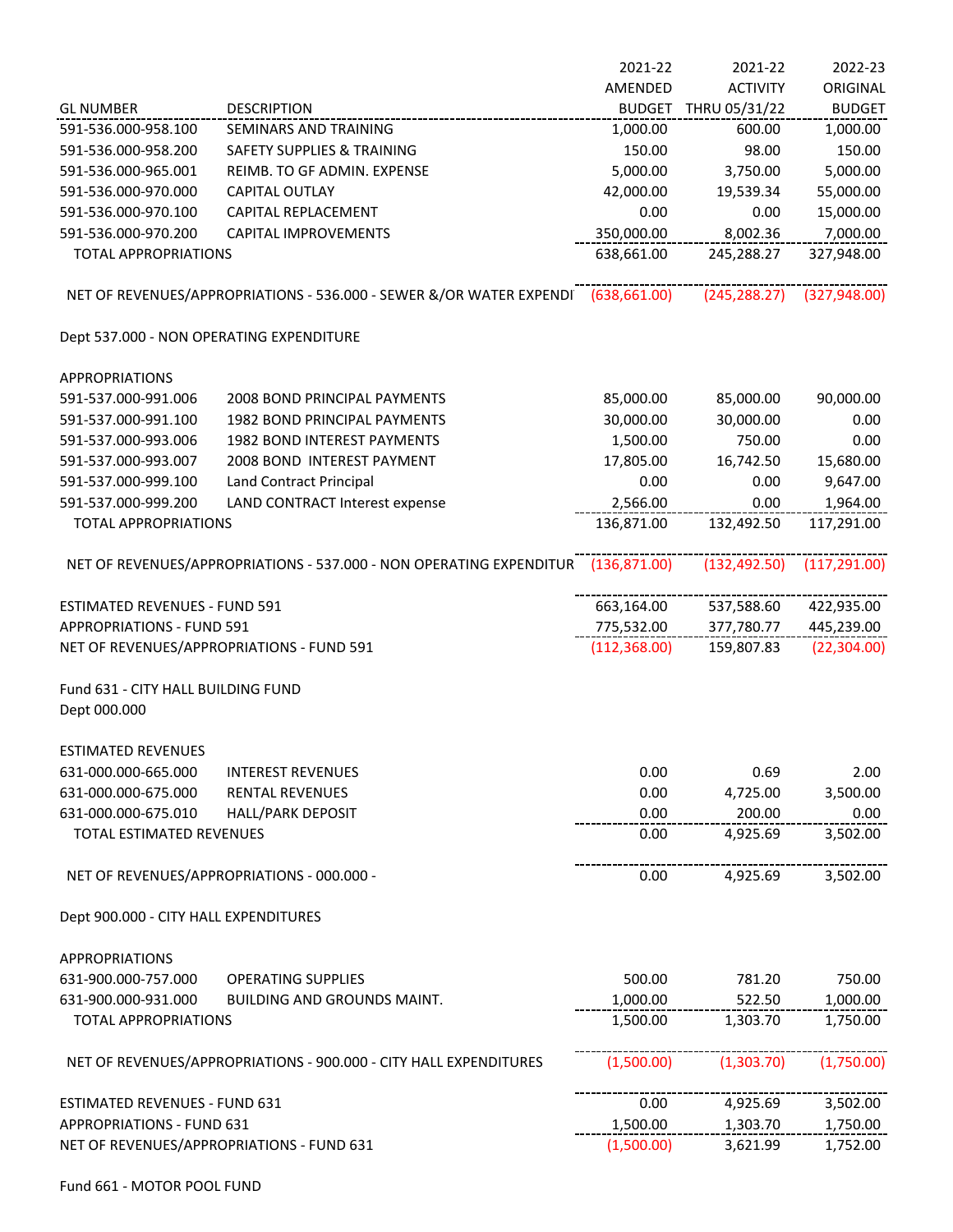|                                        |                                                                    | 2021-22       | 2021-22              | 2022-23       |
|----------------------------------------|--------------------------------------------------------------------|---------------|----------------------|---------------|
|                                        |                                                                    | AMENDED       | <b>ACTIVITY</b>      | ORIGINAL      |
| <b>GL NUMBER</b>                       | <b>DESCRIPTION</b>                                                 |               | BUDGET THRU 05/31/22 | <b>BUDGET</b> |
| Dept 000.000                           |                                                                    |               |                      |               |
|                                        |                                                                    |               |                      |               |
| <b>ESTIMATED REVENUES</b>              |                                                                    |               |                      |               |
| 661-000.000-528.000                    | <b>Federal Grants</b>                                              | 28,100.00     | 10,900.00            | 0.00          |
| 661-000.000-665.000                    | <b>INTEREST REVENUES</b>                                           | 5.00          | 6.37                 | 10.00         |
| 661-000.000-670.100                    | EQUIP. RENTAL FROM POLICE                                          | 25,000.00     | 7,500.00             | 15,000.00     |
| 661-000.000-670.102                    | EQUIP. RENTAL FROM PUBLIC WOR                                      | 40,000.00     | 25,254.96            | 31,500.00     |
| 661-000.000-670.103                    | EQUIP. RENTAL FROM HIGH. MAJO                                      | 20,000.00     | 15,000.00            | 20,000.00     |
| 661-000.000-670.104                    | EQUIP. RENTAL FROM HIGH. LOCA                                      | 17,500.00     | 13,125.00            | 17,500.00     |
| 661-000.000-670.105                    | EQUIP. RENTAL FROM SEWER                                           | 25,000.00     | 18,750.00            | 20,000.00     |
| 661-000.000-670.106                    | EQUIP. RENTAL FROM WATER                                           | 25,000.00     | 18,750.00            | 20,000.00     |
| 661-000.000-673.000                    | SALE OF FIXED ASSETS                                               | 0.00          | 1,720.00             | 0.00          |
| 661-000.000-676.030                    | REIMB. FOR EXPENSES                                                | 100.00        | 183.98               | 0.00          |
| 661-000.000-677.030                    | <b>GASOLINE USAGE FROM POLICE</b>                                  | 12,000.00     | 9,000.00             | 14,000.00     |
| TOTAL ESTIMATED REVENUES               |                                                                    | 192,705.00    | 120,190.31           | 138,010.00    |
|                                        |                                                                    |               |                      |               |
|                                        | NET OF REVENUES/APPROPRIATIONS - 000.000 -                         | 192,705.00    | 120,190.31           | 138,010.00    |
| Dept 460.000 - MOTOR POOL EXPENDITURES |                                                                    |               |                      |               |
|                                        |                                                                    |               |                      |               |
| <b>APPROPRIATIONS</b>                  |                                                                    |               |                      |               |
| 661-460.000-702.000                    | SALARIES                                                           | 14,500.00     | 6,733.68             | 19,012.00     |
| 661-460.000-715.000                    | <b>EMPLOYERS SOCIAL SECURITY</b>                                   | 1,109.00      | 515.20               | 1,521.00      |
| 661-460.000-716.000                    | EMPLOYERS HOSPITAL. INS. EXP.                                      | 3,928.00      | 2,908.81             | 4,750.00      |
| 661-460.000-718.000                    | <b>EMPLOYERS RETIREMENT CONTRIBU</b>                               | 725.00        | 267.46               | 951.00        |
| 661-460.000-718.001                    | <b>DISABILITY INSURANCE</b>                                        | 40.00         | 8.08                 | 60.00         |
| 661-460.000-724.000                    | UNEMPLOYMENT TAX                                                   | 10.00         | 1.72                 | 6.00          |
| 661-460.000-751.010                    | <b>GASOLINE-PUBLIC WORKS</b>                                       | 12,000.00     | 11,832.80            | 15,000.00     |
| 661-460.000-751.020                    | GASOLINE-POLICE DEPT.                                              | 9,000.00      | 8,098.60             | 12,000.00     |
| 661-460.000-933.010                    | EQUIPMENT MAINT. PUBLIC WORKS                                      | 12,000.00     | 8,207.17             | 10,000.00     |
| 661-460.000-933.020                    | EQUIPMENT MAINT. POLICE                                            | 5,000.00      | 8,783.62             | 6,500.00      |
| 661-460.000-970.003                    | CAPITAL OUTLAY PUBLIC WORKS                                        | 64,600.00     | 49,945.05            | 21,000.00     |
| 661-460.000-970.004                    | CAPITAL OUTLAY POLICE                                              | 36,000.00     | 45,662.00            | 0.00          |
| <b>TOTAL APPROPRIATIONS</b>            |                                                                    | 158,912.00    | 142,964.19           | 90,800.00     |
|                                        |                                                                    |               |                      |               |
|                                        | NET OF REVENUES/APPROPRIATIONS - 460.000 - MOTOR POOL EXPENDITURES | (158, 912.00) | (142, 964.19)        | (90, 800.00)  |
|                                        |                                                                    |               |                      |               |
| <b>ESTIMATED REVENUES - FUND 661</b>   |                                                                    | 192,705.00    | 120,190.31           | 138,010.00    |
| <b>APPROPRIATIONS - FUND 661</b>       |                                                                    | 158,912.00    | 142,964.19           | 90,800.00     |
|                                        | NET OF REVENUES/APPROPRIATIONS - FUND 661                          | 33,793.00     | (22, 773.88)         | 47,210.00     |
| Fund 664 - OFFICE EQUIPMENT POOL FUND  |                                                                    |               |                      |               |
| Dept 000.000                           |                                                                    |               |                      |               |
|                                        |                                                                    |               |                      |               |
| <b>ESTIMATED REVENUES</b>              |                                                                    |               |                      |               |
| 664-000.000-665.000                    | <b>INTEREST REVENUES</b>                                           | 10.00         | 0.49                 | 1.00          |
| 664-000.000-670.012                    | <b>EQUIPMENT RENT FROM DPW</b>                                     | 2,000.00      | 1,500.00             | 2,000.00      |
| 664-000.000-670.100                    | EQUIP. RENTAL FROM POLICE                                          | 500.00        | 375.00               | 500.00        |
| 664-000.000-670.103                    | EQUIP. RENTAL FROM HIGH. MAJO                                      | 3,125.00      | 2,343.75             | 3,125.00      |
| 664-000.000-670.104                    | EQUIP. RENTAL FROM HIGH. LOCA                                      | 3,125.00      | 2,343.75             | 3,125.00      |
| 664-000.000-670.105                    | EQUIP. RENTAL FROM SEWER                                           | 2,500.00      | 1,875.00             | 2,500.00      |
| 664-000.000-670.106                    | EQUIP. RENTAL FROM WATER                                           | 2,500.00      | 1,875.00             | 2,500.00      |